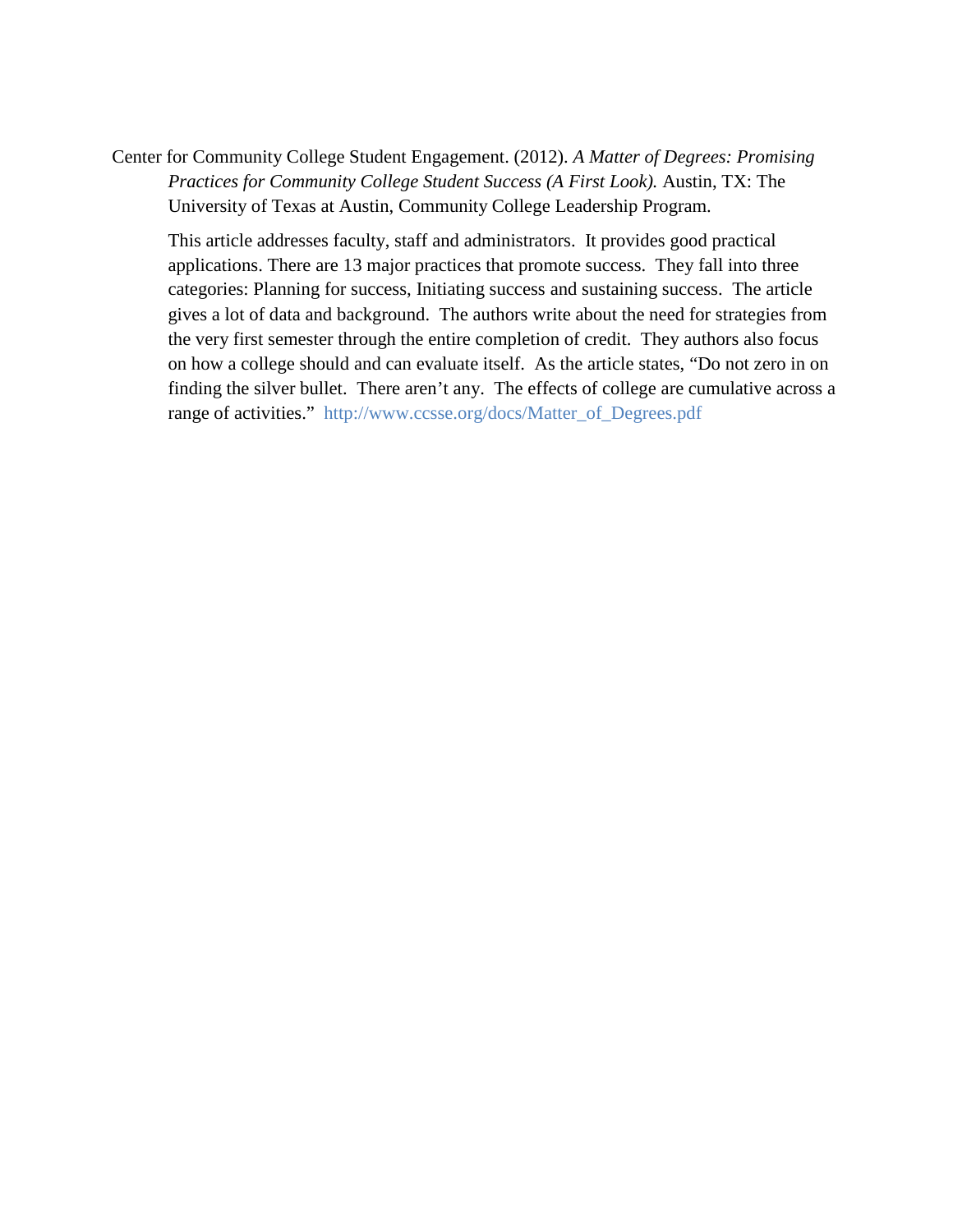# *A Matter of Degrees*











**Promising** Practices for **Community** College Student **Success** A First Look

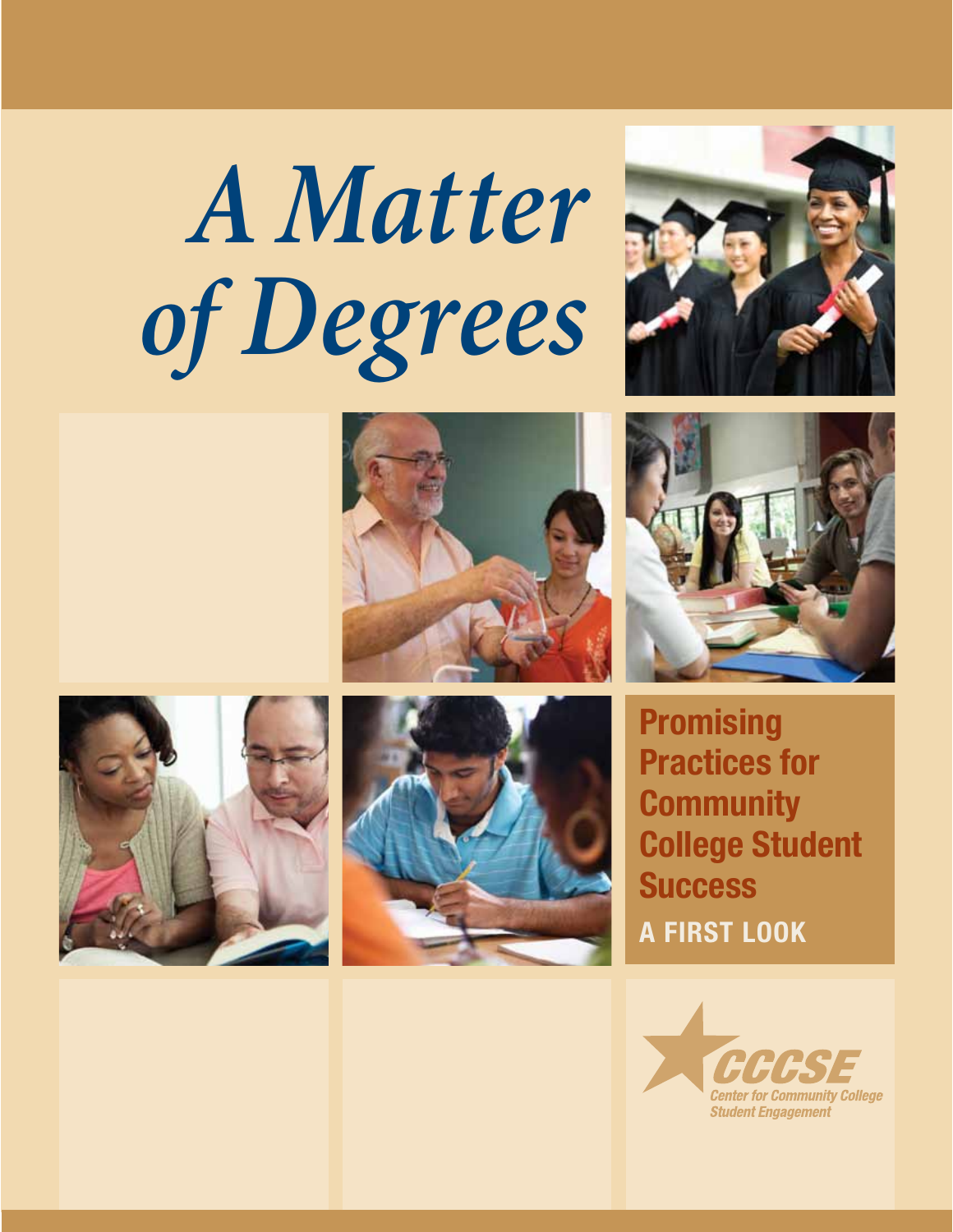# Acknowledgments

Community colleges currently are experiencing perhaps the highest expectations and the greatest challenges in their history. Facing fiscal constraint, enrollment pressures, and summons to support economic recovery, these institutions also are rising to a new clarion call: the "community college completion challenge." Never has it been so clear that the futures of individuals, communities, and the nation rest significantly on the ability of community and technical colleges to ensure that far greater numbers of their students succeed in college, attain high-quality certificates and degrees, and transfer to baccalaureate institutions.

As the student success and college completion agenda builds momentum across the land, there is understandably a growing demand for useful information regarding effective educational practices. Fortunately, there also is emerging evidence regarding a collection of promising practices — strategies that appear to be associated with a variety of indicators of student progress and success. This report, the first in a series, describes a new phase of work at the Center for Community College Student Engagement that aims to contribute further to that growing body of knowledge about what works in promoting student success.

The Center's work builds on our own research but also on the work of others: the Community College Research Center and Center for Postsecondary Research at Teachers College, Columbia University; other university-based researchers, including colleagues at The University of Texas; and colleagues in the national Achieving the Dream initiative, the new Completion by Design initiative, and numerous other serious efforts aimed at improving community college education. Special thanks are due to the hundreds of community colleges and hundreds of thousands of students and faculty who have participated in the Center's surveys, as well as those whose voices are lifted up through our focus group work. The findings presented in this report are made possible through the generous support of the Bill & Melinda Gates Foundation, Houston Endowment Inc., Lumina Foundation for Education, and MetLife Foundation.

*Kay McClenney Director Center for Community College Student Engagement*

# *Supported by grants from*

Bill & Melinda Gates Foundation Houston Endowment Inc. Lumina Foundation for Education MetLife Foundation

# *Co-sponsored by*

The Carnegie Foundation for the Advancement of Teaching

Published by the Center for Community College Student Engagement.

© 2012 Permission granted for unlimited copying with appropriate citation.

Please cite this report as: Center for Community College Student Engagement. (2012). *A Matter of Degrees: Promising Practices for Community College Student Success (A First Look).* Austin, TX: The University of Texas at Austin, Community College Leadership Program.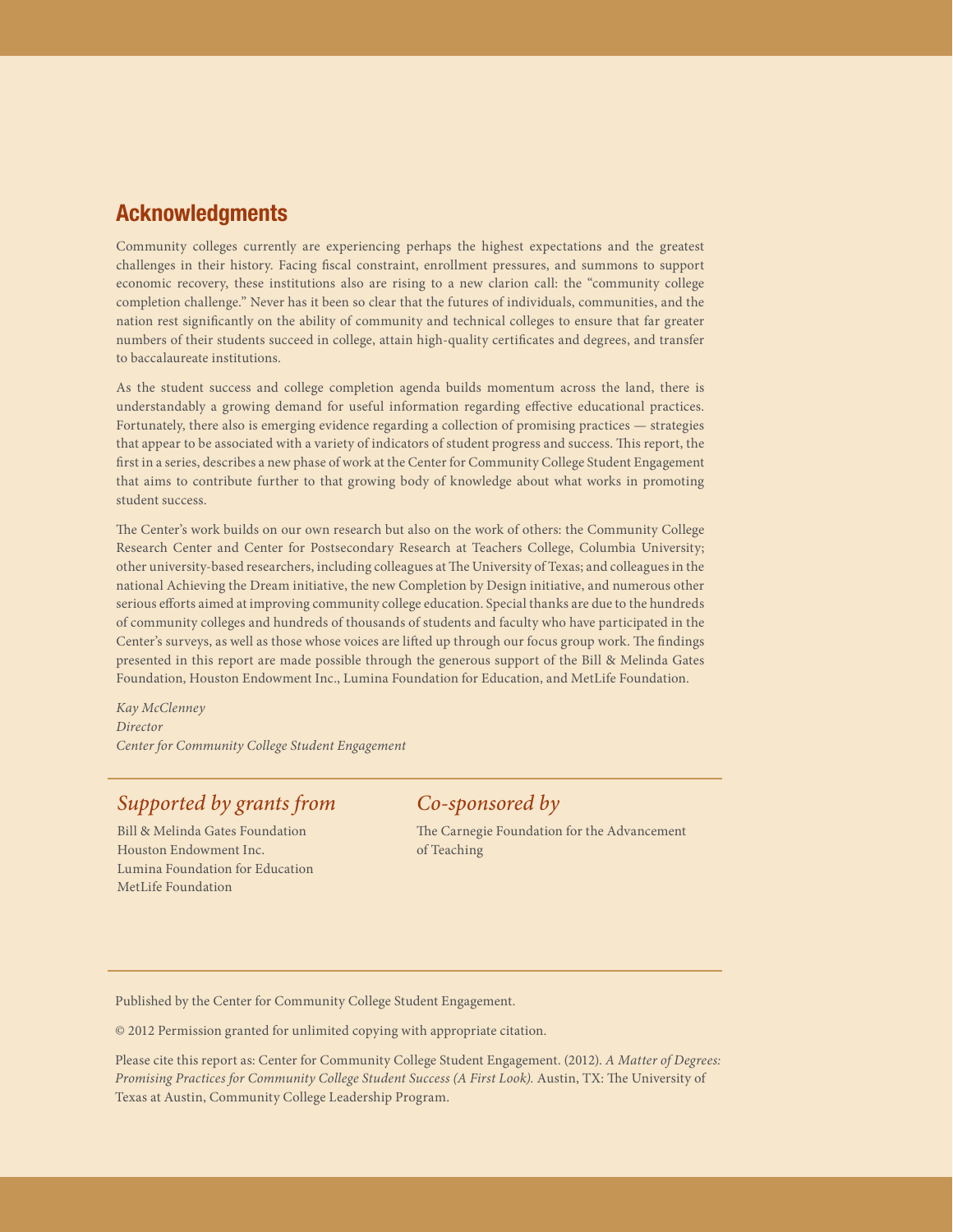# *Contents*

#### **PAGE**

- 2 Helping Colleges Invest in Success
- 5 Design Principles for Effective Practices
- 6 Characteristics of Community College Students

# 8 Promising Practices for Community College Student Success

# Planning for Success

# Initiating Success

- *Assessment and Placement*
- *Orientation*

■ *First-Year Experience*

■ *Accelerated or Fast-Track Developmental Education*

- *Academic Goal Setting and Planning*
- *Student Success Course*

■ *Learning Community* 

- *Registration before Classes Begin*
- 25 Designing Practices for Student Success
- 29 Next Steps for the Center and Colleges
- 30 Overview of the Respondents
- 32 Center National Advisory Board

"Do not zero in on finding the silver bullet.

There aren't any. The effects of college are cumulative across a range of activities."

> *— Patrick Terenzini Distinguished Professor and Senior Scientist, Emeritus Center for the Study of Higher Education The Pennsylvania State University*

### Sustaining Success

- *Class Attendance*
- *Alert and Intervention*
- *Experiential Learning beyond the Classroom*
- *Tutoring*
- *Supplemental Instruction*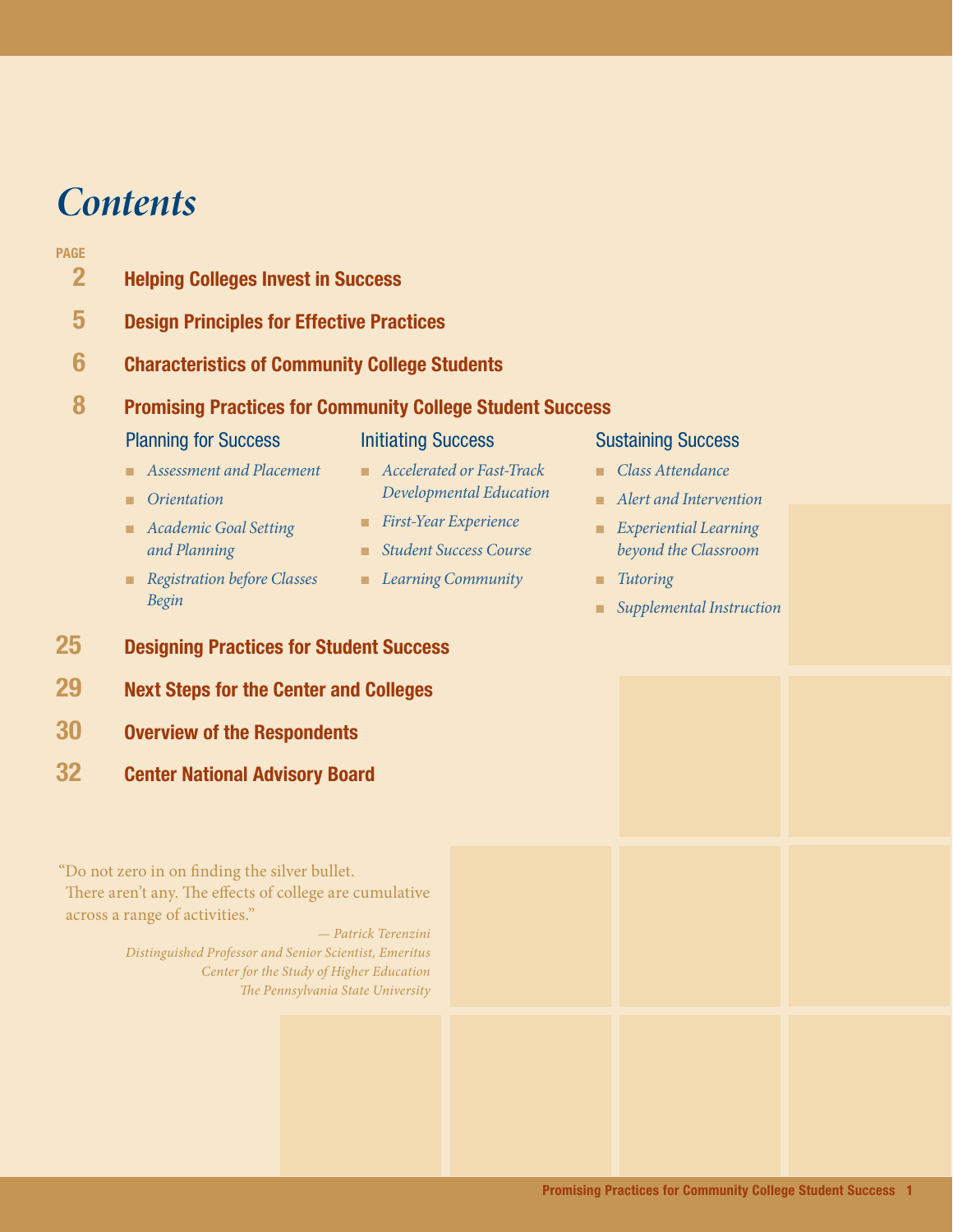# *Helping Colleges Invest in Success*

Community colleges across the country have created innovative, data-informed programs that are models for educating underprepared students, engaging traditionally underserved students, and helping students from all backgrounds succeed. However, because most of these programs have limited scope, the field now has pockets of success rather than widespread improvement. Turning these many small accomplishments into broad achievement — and improved completion rates — depends on bringing effective programs to scale.

To meet this challenge while facing shrinking budgets and rising enrollment, colleges must be certain that all of their resources — time and money — are being spent on educational practices that work for all students. But what makes a practice effective? And how can colleges identify the mix of practices they should use to close achievement gaps so all students succeed?

To help colleges answer these questions, the Center for Community College Student Engagement has launched a special initiative, Identifying and Promoting High-Impact Educational Practices in Community Colleges. This report presents the initiative's preliminary findings.

Community colleges are increasingly aware of the need to substantially increase the completion of certificates and degrees. But there now is unprecedented urgency for this work because having more successful community college graduates is essential to sustaining our local and national economies as well as maintaining strong communities with engaged citizens.

This report describes 13 promising practices in community colleges. Over the next three years, the Center will conduct additional data analysis, hold focus groups with students and faculty members, and continue the review of efforts under way in community colleges. This work will contribute significant new knowledge about high-impact educational practices and how they are associated with student engagement, persistence, and completion in community colleges.

Colleges will be able to use these and future findings to make sound, evidence-based decisions about how to focus institutional energy, reallocate limited resources, design more effective programs, and bring strong programs to more students.



"If we are going to make a substantial dent in completion rates, we must ask, 'How can we reshape students' experience in the one place where they will be while they are on campus: in the classroom?'"

> *— Vincent Tinto Distinguished Professor*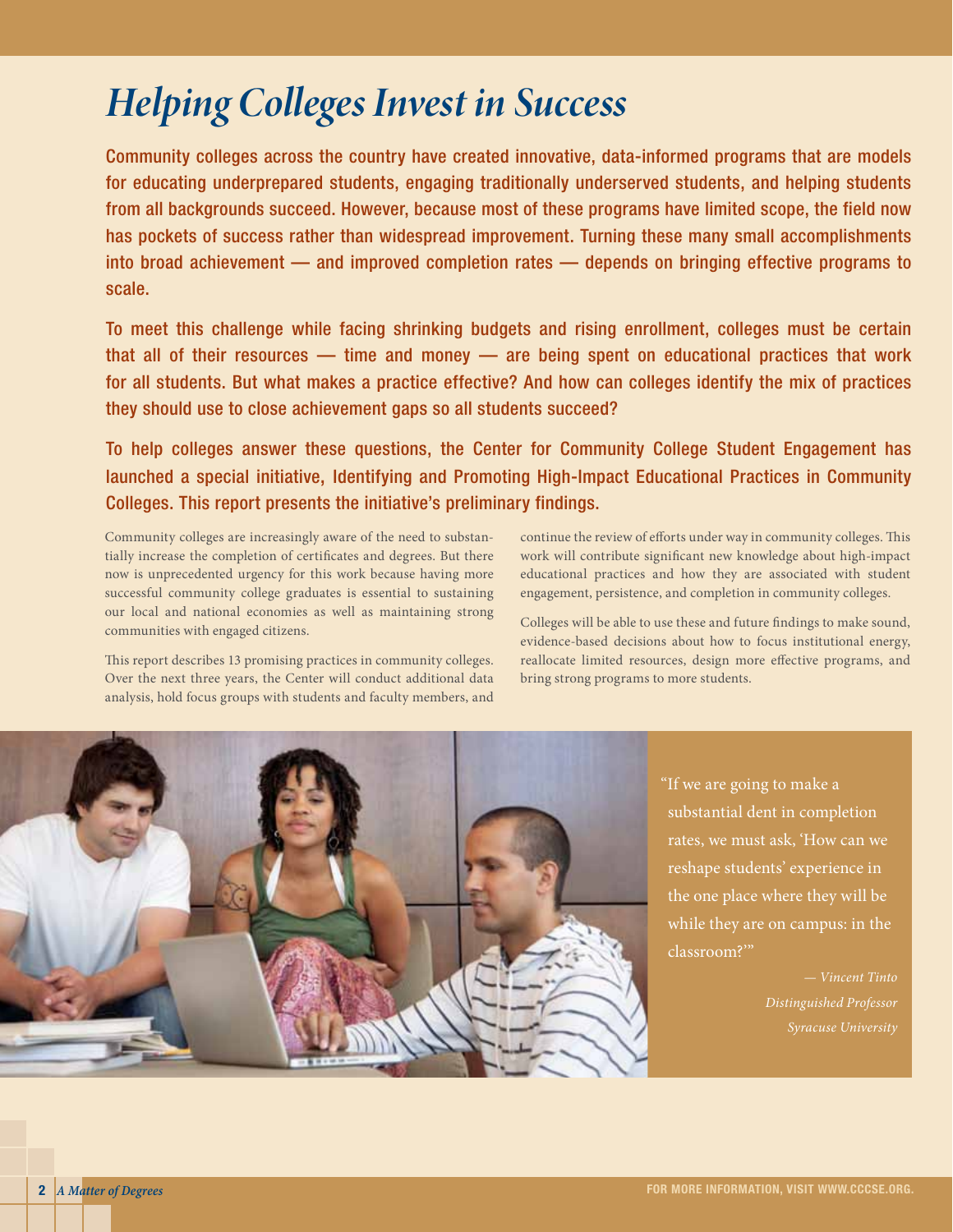# Identifying and Promoting High-Impact Educational Practices

The Center's initiative on high-impact practices is a multiyear effort that draws on data from students, faculty members, and colleges. Findings from surveys and focus groups will be presented in a series of reports.

This report provides a first look at the data on promising practices. These are educational practices for which there is emerging evidence of success: research from the field and from multiple colleges with multiple semesters of data showing improvement on an array of metrics, such as course completion, retention, and graduation.

This first look describes the promising practices from four perspectives: entering students describing their earliest college experiences, students addressing their overall college experiences, faculty members providing their perceptions of student engagement, and colleges focusing on their use of the practices.

Colleges can use these initial findings as they examine their use of these promising practices. Moreover, while this first-look report addresses practices individually, looking at data across the practices highlights incongruities that colleges must address if they are to

# The Center Opposes Ranking

The Center opposes using its data to rank colleges for a number of reasons:

- There is no single number that can adequately or accurately — describe a college's performance; most colleges will perform relatively well on some benchmarks and need improvement on others.
- Each community college's performance should be considered in terms of its mission, institutional focus, and student characteristics.
- Because of differences in these areas and variations in college resources — comparing survey results among individual institutions serves little constructive purpose and likely will be misleading.
- Participating colleges are a self-selected group. Their choice to participate in the survey demonstrates their interest in assessing and improving their educational practices, and it distinguishes them. Ranking within this group of colleges — those willing to step up to serious self-assessment and public reporting — might discourage participation and certainly would paint an incomplete picture.
- Ranking does not serve a purpose related to improving student outcomes. Improvement over time — where a particular college is now compared with where it wants to be — is likely the best gauge of a college's efforts to enhance student learning and persistence.

improve outcomes. For example, 79% of entering students report that they plan to earn an associate degree, but just 45% of full-time students meet that goal within six years. Colleges can use these incongruities to focus discussions about what outcomes are most important and what policies and practices are most likely to result in those outcomes.

After additional data collection and analyses, the Center will report on high-impact practices for success and completion at community colleges. Subsequent reporting will aim to identify and define highimpact practices by examining the student, faculty, and institutional data about promising practices in relationship to overall levels of student engagement as well as student outcome data.

The Center's examination of educational practices includes the Center's four quantitative surveys, qualitative data from focus groups and interviews with students and faculty, and an extensive review of existing research. As part of this work, the Center introduced the Community College Institutional Survey (CCIS) as well as new items on promising practices for its surveys of entering students, the overall student population, and faculty. (See p. 4 for details about the surveys used for the high-impact practices project.)

Data collection from CCIS and the additional promising practices items from the other surveys will continue through 2012 and beyond, and all community colleges are invited to participate.

"We have in our arsenal ways to engage students in substantive ways. We know a lot more about what works than we use."

> *— George Kuh Indiana University, Bloomington*

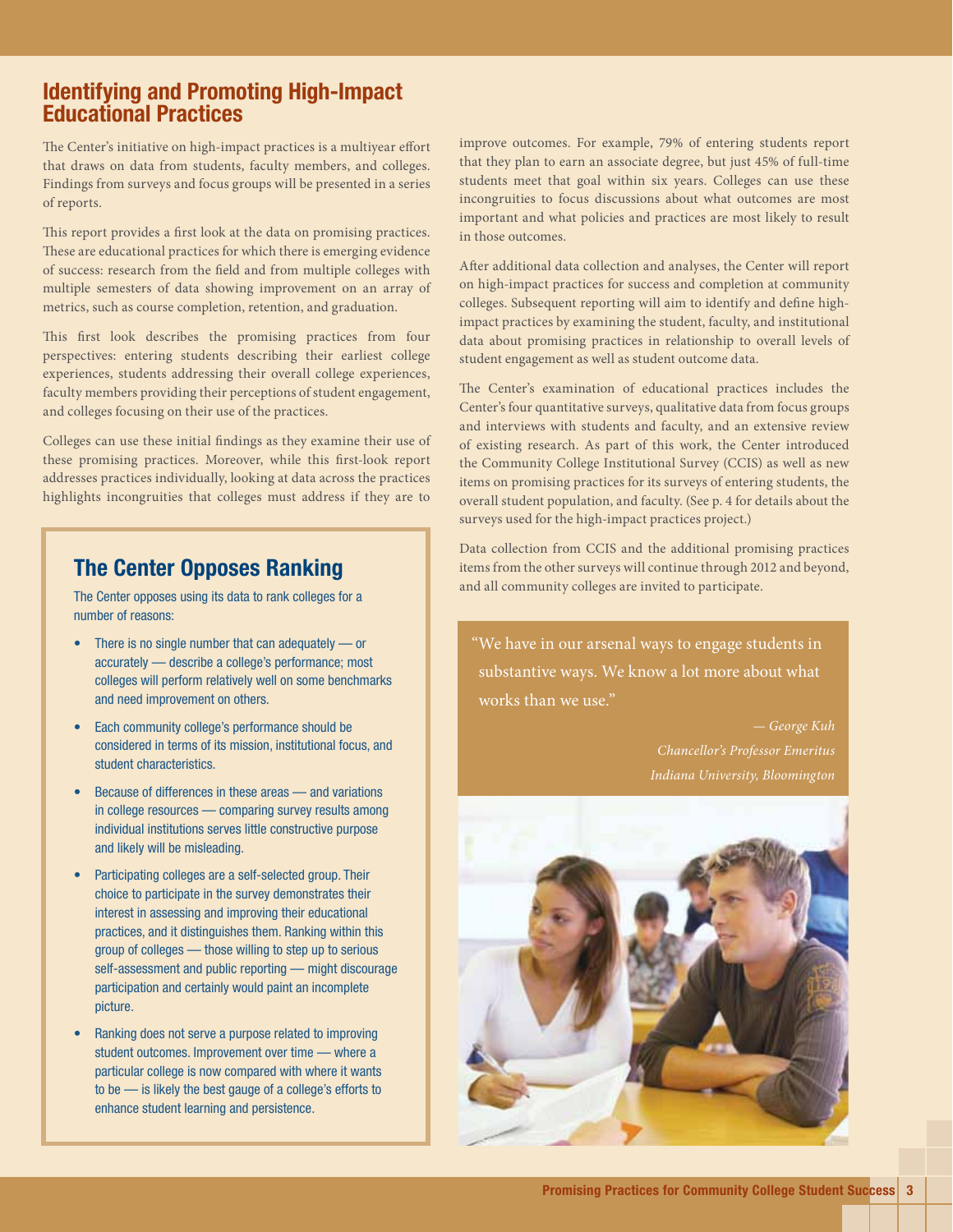# Four Surveys, Four Perspectives *SENSE, CCSSE, CCFSSE,* and CCIS

The Center administers four surveys that complement one another: Survey of Entering Student Engagement *(SENSE),* Community College Survey of Student Engagement *(CCSSE),* Community College Faculty Survey of Student Engagement *(CCFSSE)*, and Community College Institutional Survey (CCIS). All are tools that assess student engagement — how connected students are to college faculty and staff, other students, and their studies — and institutional practice.

Each of the four surveys collects data from a particular perspective, and together they provide a comprehensive understanding of educational practices on community college campuses and how these practices influence students' experiences.

**SENSE** is administered during weeks four and five of the fall academic term in classes most likely to enroll first-time students. *SENSE* focuses on students' experiences from the time of their decision to attend their college through the end of the first three weeks of the fall term. The survey collects data on practices that are most likely to strengthen early student engagement. Entering students are those who indicate that it is their first time at the college where the survey is administered.

*CCSSE,* administered in the spring, surveys credit students and gathers information about their overall college experience. It focuses on educational practices and student behaviors associated with higher levels of learning, persistence, and completion.

*CCFSSE* is administered in conjunction with *CCSSE* to all faculty teaching credit courses in the academic term during which the college is particpating in the student survey. The faculty survey reports on instructors' perceptions about student experiences as well as data about their teaching practices and use of professional time.

CCIS, the Center's newest instrument, was developed as part of the Center's initiative on identifying and promoting high-impact educational practices in community colleges. CCIS collects information about whether and how colleges implement a variety of promising practices.

Note: CCIS results are preliminary and based on a sample of colleges. Due to the survey's branching structure and the possibility of non-response across various items, the number of respondents for each item ranges from 48 to 288 colleges; representativeness, therefore, varies from item to item. For clarity, each data point presented is accompanied by the number of colleges that responded to the relevant survey item. The data set will be expanded through future survey administrations.

#### Quantitative and Qualitative Data

The Center uses both quantitative and qualitative data to paint a complete picture of students' college experiences. The four surveys provide detailed quantitative data, and the Center gathers qualitative data through focus groups and interviews with students, faculty, student services professionals, and college presidents.

The Center's survey data help colleges better understand *what* is happening. Information from focus groups and interviews can help them begin to figure out *why*.

#### The Power of Multiple Perspectives

The Center encourages colleges to examine data across surveys while cautioning that the ability to make direct comparisons may be limited. For example, with the *CCSSE* instrument, students report their personal experiences, while with *CCFSSE,* faculty members indicate their perceptions of student experiences in the college.

Nonetheless, when there is a gap between the student experience and the faculty's perception of that experience, the data can inspire powerful conversations about why an apparent gap exists and what it may mean. Many Center member colleges report that looking at student and faculty data side-byside has been the impetus for significant faculty-led change on their campuses.

#### Core Surveys and Special-Focus **Modules**

*SENSE* and *CCSSE* each have a core set of survey items, which is the same from year to year, as well as a mechanism to add items that can change from year to year. The core surveys provide a large sample of data that is stable over time while special-focus items and modules examine areas of student experience and institutional performance that are of particular interest to the field. Specialfocus items for the 2011 and 2012 surveys address promising practices for promoting student success and completion.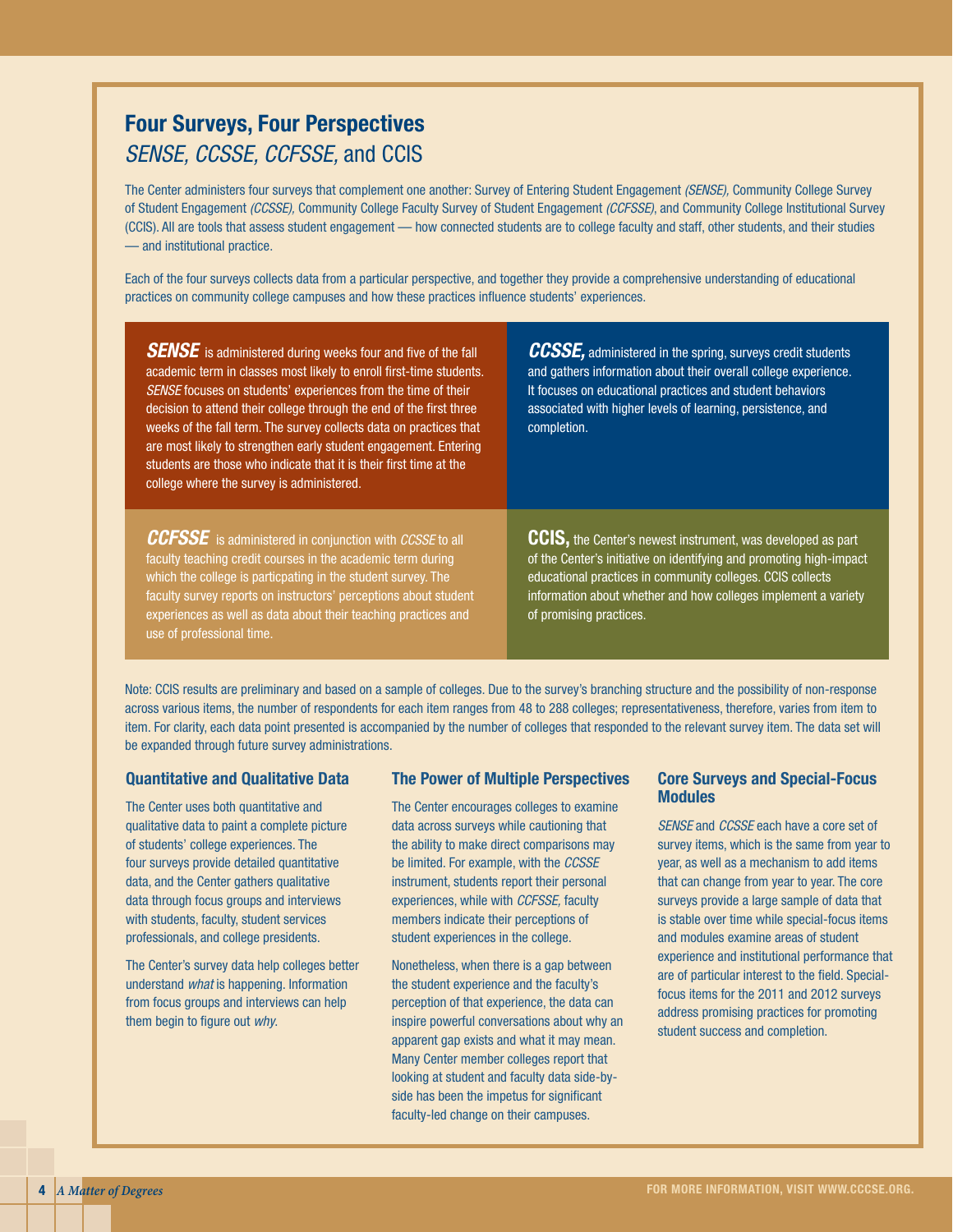# *Design Principles for Effective Practice*

The Center's multiyear project uses input from students, faculty, and college leaders to explore the relative and combined value of 13 promising educational practices. The project builds on institutional work and a body of research about current practices and their results.

However, the effectiveness of any educational practice depends on its specific design and quality of implementation. At colleges across the country, the practices described in this report are implemented in a variety of ways and, as a result, their effectiveness can differ dramatically.

There is emerging consensus that certain design principles are critical for student success. No matter what program or practice a college implements, it is likely to have a greater impact if its design incorporates the following principles.

- **A strong start.** Focusing attention on the front door of the college ensuring that students' earliest contacts and first weeks incorporate experiences that will foster personal connections and enhance their chances of success — is a smart investment.
- **Clear, coherent pathways.** The many choices and options students face as they endeavor to navigate through college systems can create unnecessary confusion — and inhibit students' success. Colleges can improve student success (and minimize ill-used time) by creating coherent pathways that help students move through an engaging collegiate experience.
- **Integrated support.** Time is a resource one of the most important resources a college has — and it is finite. A large part of improving success involves effectively connecting with students where they are most likely to be: in the classroom. This means building support, such as skills development and supplemental instruction, into coursework rather than referring students to services that are separate from the learning experience.
- **High expectations and high support.** Students do their best when the bar is high but within reach. Setting a high standard and then giving students the necessary support — academic planning, academic support, financial aid, and so on — makes the standard attainable.





"What will it take to help teachers rethink the precious minutes they have with students in the classroom?"

*— Emily Lardner Co-director Washington Center for Improving Undergraduate Education Evergreen State College*

- Intensive student engagement. Promoting student engagement is the overarching feature of successful program design, and all other features support it. In design and implementation of the collegiate experience, colleges must make engagement inescapable for their students.
- **Design for scale.** Bringing practices to scale requires a long-term commitment of time and money. Securing and maintaining this commitment requires significant political, financial, and human capital. In addition to allocating — and reallocating — available funding, colleges must genuinely involve faculty, staff, and students.
- **Professional development.** Improving student success rates and meeting college completion goals require individuals not only to re-conceptualize their roles but also to work differently. This means that professional development is not just for instructors. It is for everyone: staff, faculty, administrators, and governing boards.

The body of evidence about these design principles is growing. Even as we continue to learn, colleges must act on it. Improving student engagement and attainment cannot be the work of a select team or an isolated department. To achieve the needed scale, faculty and staff must collaborate across departments and throughout the college. Then, more students will experience — and benefit from — all their colleges have to offer.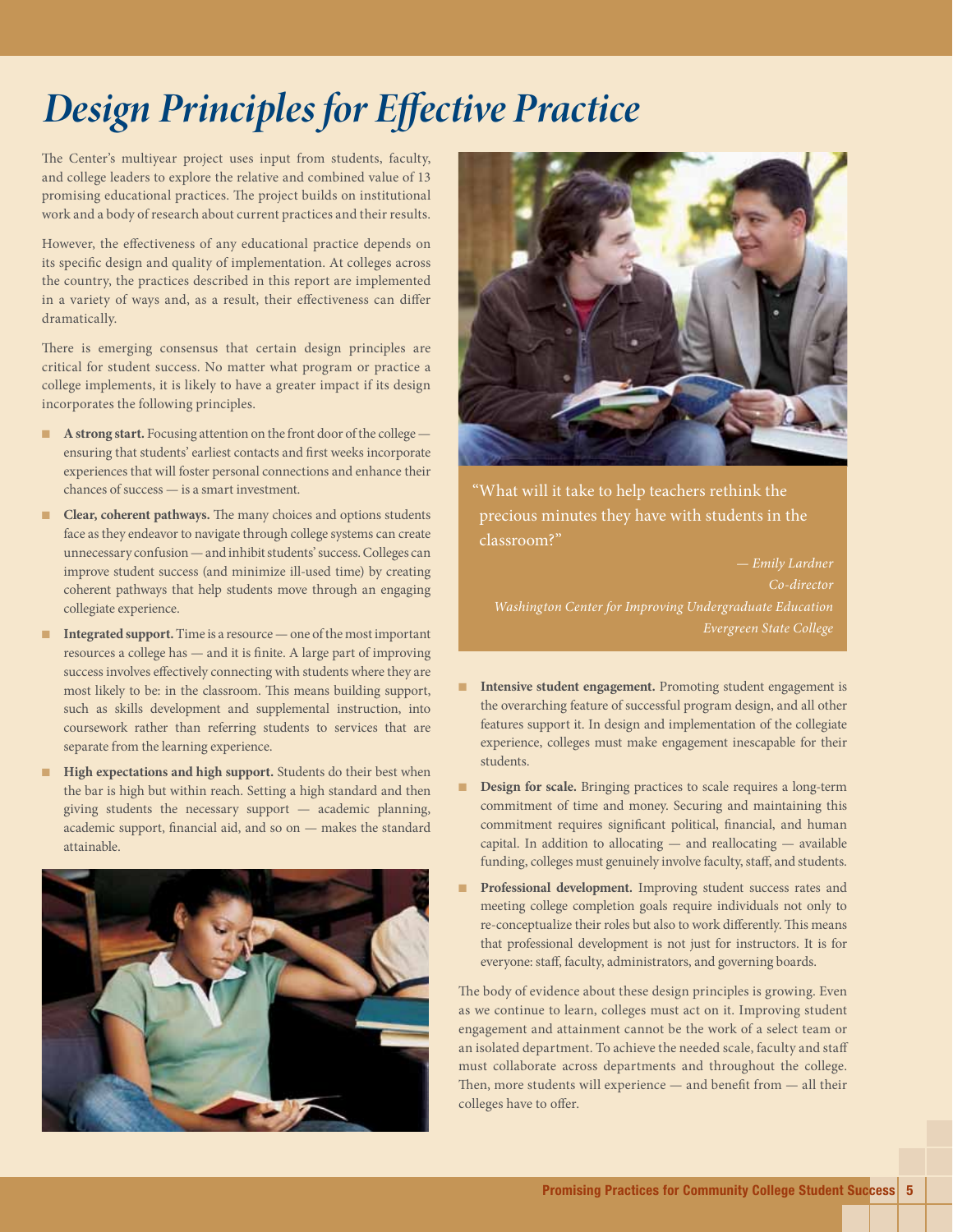# *Characteristics of Community College Students*

# Students Balance Priorities

Most students attend classes and study while working; caring for dependents; and juggling personal, academic, and financial challenges. Colleges can help students plan their coursework around their other commitments and help students develop skills to manage the demands on their time.



# Entering Students' Aspirations

The data show a sizable gap between the percentage of students who aim to complete a credential and the percentage of those who actually do.

#### Please indicate whether your goal(s) for attending this college include the following:



*Source: 2010 SENSE Cohort data.*

# Fewer than Half of Students Reach Their Goal

Fewer than half of entering community college students with a goal of earning a degree or certificate meet their goal within six years after beginning college.

Met their goal within six years



*Source: U.S. Department of Education, NCES (2001). Beginning Postsecondary Students Longitudinal Study 1996–2001 (BPS:96/01). Analysis by Community College Research Center.*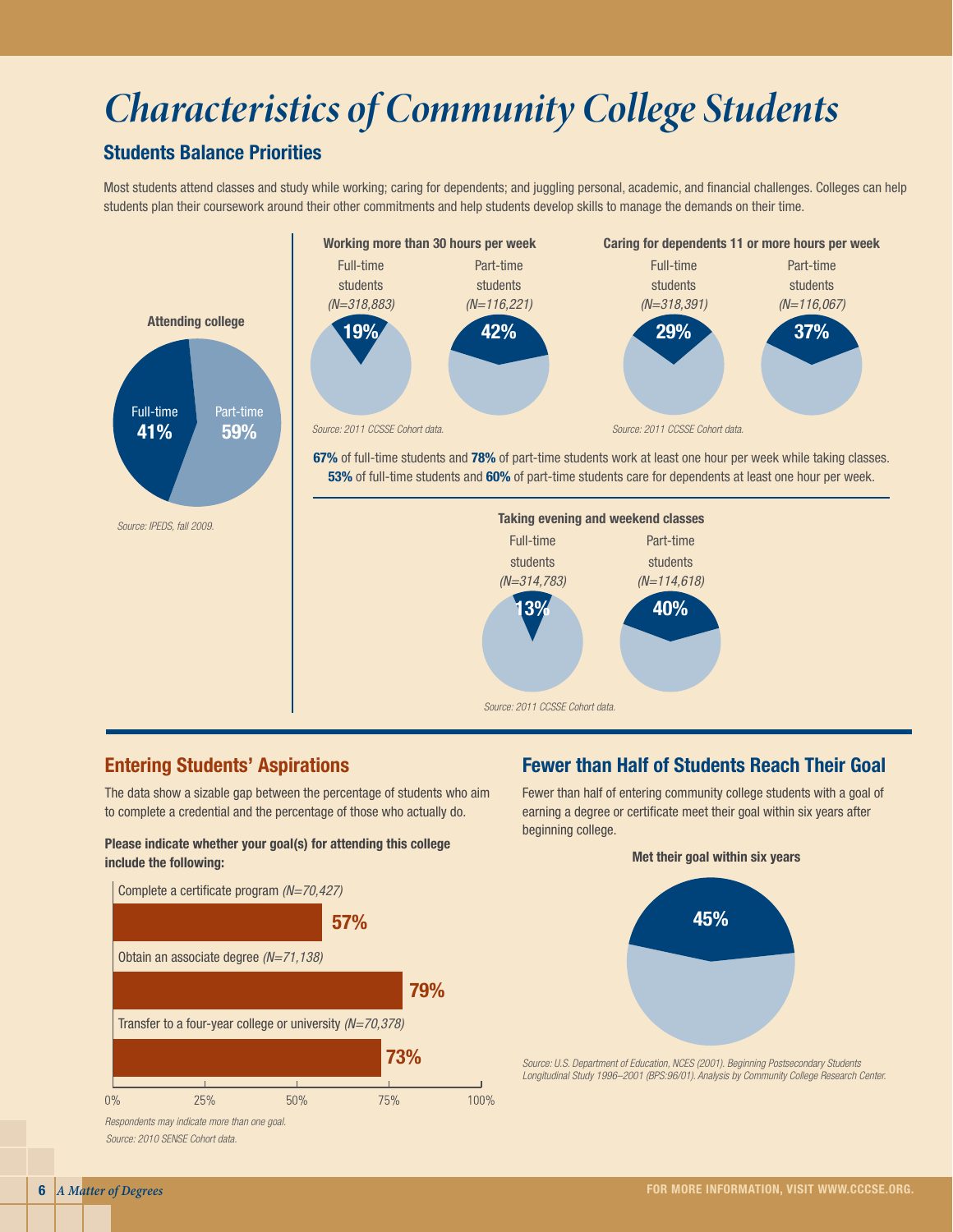# Percentage of Students Who Are Underprepared

*SENSE* respondents (entering students) who report their placement tests indicated they needed developmental coursework in at least one area *(N=75,587)*



*CCSSE* Promising Practices respondents who report that they took a placement test and the test indicated that they needed developmental education in at least one area *(N=121,114)*



# Students' Plans after the Current Semester

Asked about their plans after the current semester, 22% of *CCSSE* respondents report that they have no plan to return to this college or are uncertain about their future plans. These data suggest an opportunity for colleges to help students establish academic plans and pathways that will help them persist in college.





# Student and Faculty Views: What Stands between Students and Their Aspirations

*CCSSE* and *CCFSSE* data indicate that many faculty are more likely than students to believe that various circumstances, including working full-time, caring for dependents, or being academically underprepared, would be likely causes for students to withdraw from classes or college.

100%



#### Students responding *likely* or *very likely*



How likely is it that the following issues would cause students to withdraw from class or this college?

#### Faculty responding *likely* or *very likely*

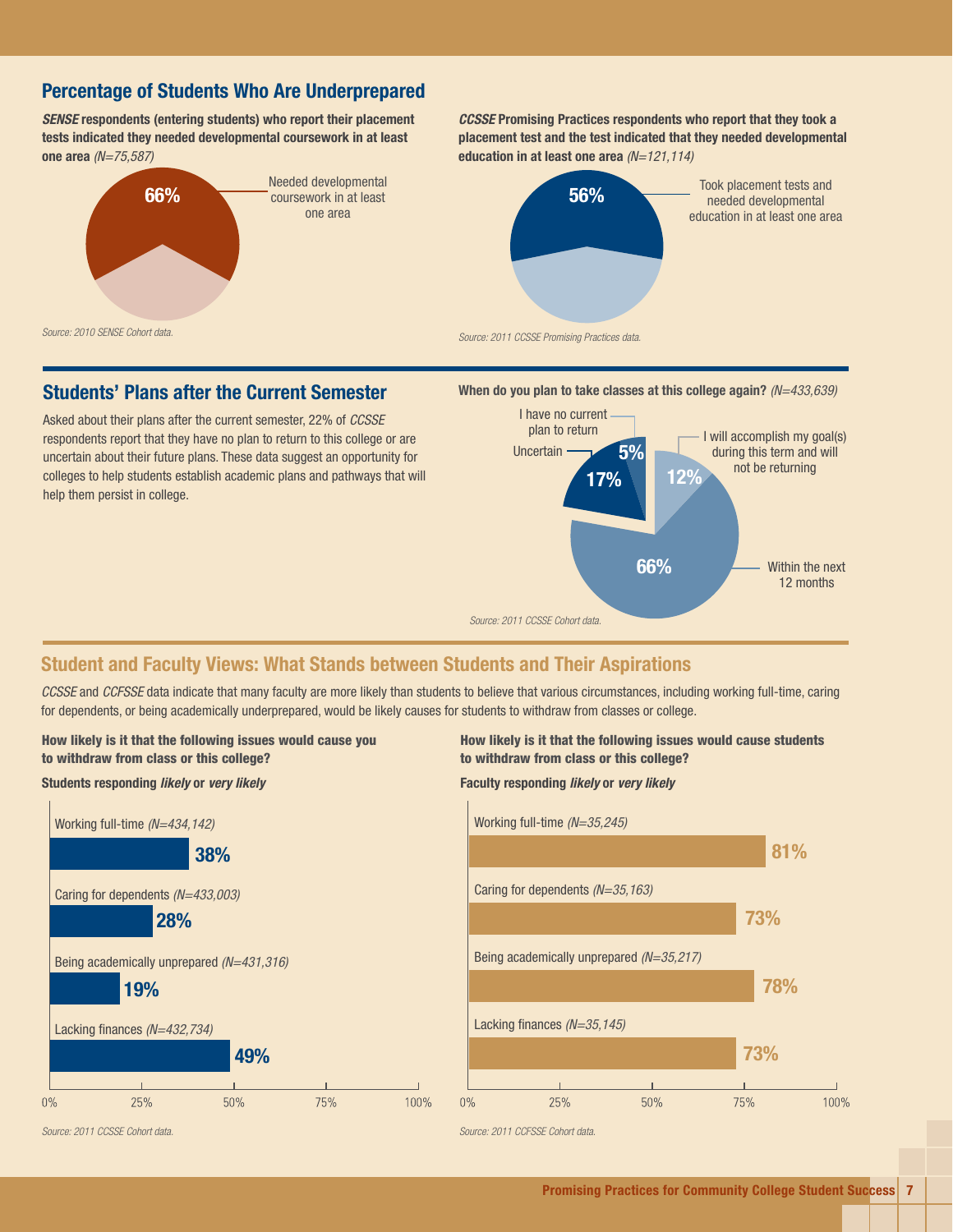# *Promising Practices for Community College Student Success*

The promising practices described on the following pages are part of collegiate learning experiences that attend to students' needs from their first interactions with the college through the successful completion of their first academic term and beyond. The practices are divided into three groups: planning for success, initiating success, and sustaining success.

#### Planning for Success

- *Assessment and Placement*
- *Orientation*
- *Academic Goal Setting and Planning*
- *Registration before Classes Begin*

#### Initiating Success

- *Accelerated or Fast-Track Developmental Education*
- *First-Year Experience*
- *Student Success Course*
- *Learning Community*

#### Sustaining Success

- *Class Attendance*
- *Alert and Intervention*
- $Experimental Learning$  beyond the Classroom
- *Tutoring*
- *Supplemental Instruction*

# Planning for Success Assessment and Placement

"I've always been good in every subject I've taken, so it was a shock to me that I was right on the borderline." *— Student*

Completing developmental education requirements early is related to higher overall achievement, and students can't complete if they don't enroll. Research suggests that students who need developmental education and enroll in the proper courses *during their first term*  are more likely to complete their developmental sequence than are students who need developmental education but do not attempt any developmental courses during their first term.<sup>1</sup>

Large numbers of students are being assessed and placed into developmental education. Among *SENSE* respondents (N=73,299), 88% report that they were required to take a placement test. In addition, 82% of *SENSE* Promising Practices respondents (N=23,470) who reported their placement test results indicated they needed developmental education also reported they were required to take at least one developmental education course in their first semester.

*CCSSE* Promising Practices data show slightly lower figures: 74% of respondents (N=128,924) report that they were required to take a placement test. Of those students whose placement tests indicated that they needed developmental education (N=71,167), 68% say they were told that they were required to take a developmental course in their first term.

These high responses for testing and moderate responses for placement still leave 12% of *SENSE* respondents (N=73,299) and 26% of *CCSSE* Promising Practices respondents (N=128,924) who indicate that they did not have to take a placement test.

Making sure that students take the right classes is a multistep process. Colleges should create opportunities for students to participate in review or brush-up experiences before placement tests to minimize the amount of remediation students need. Then, after students have been assessed, those who still need remediation should be placed into developmental pathways where they will have a stronger chance to succeed rather than multiple opportunities to fail.

#### "My developmental class is ridiculously easy."

*— Student*

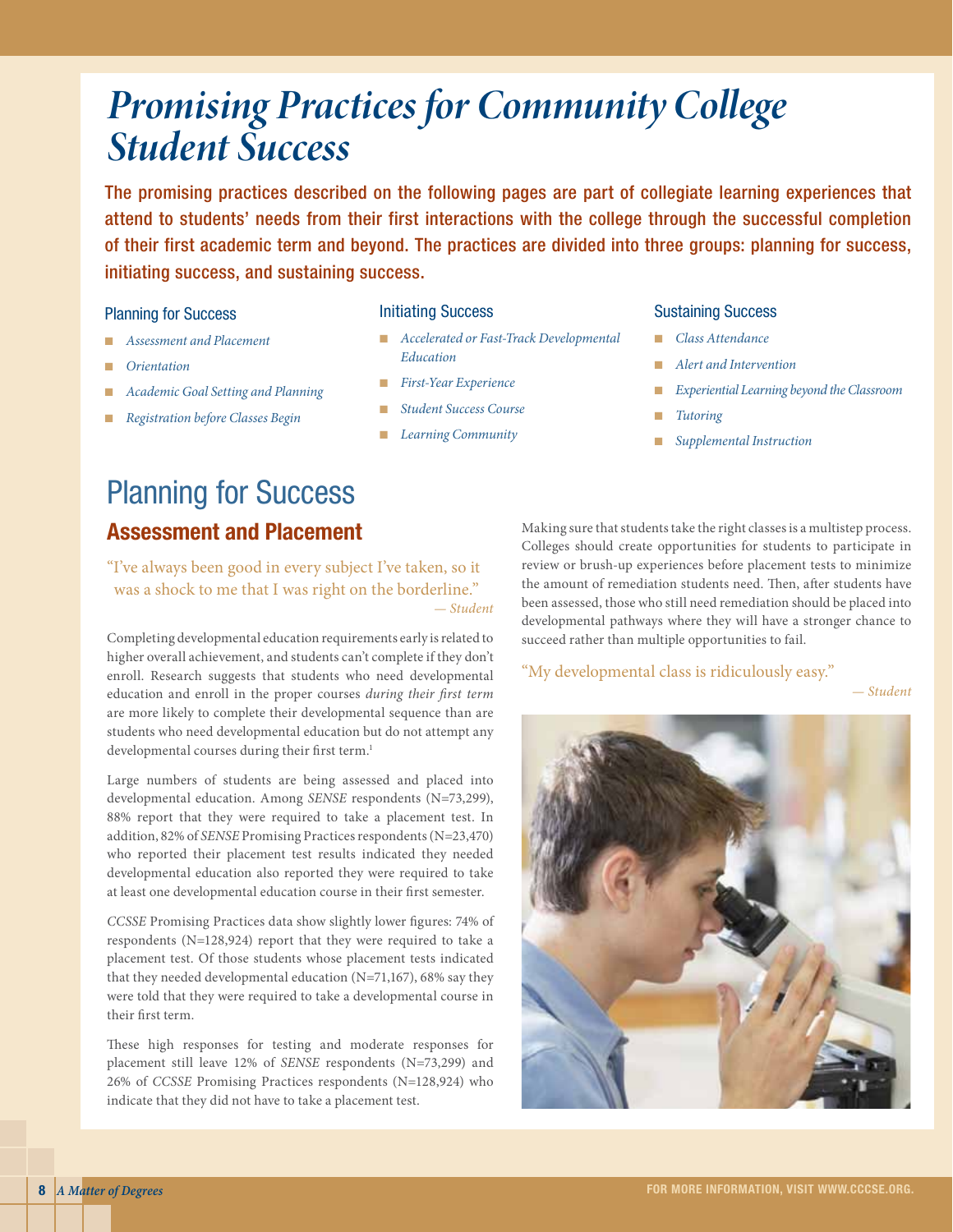# *Assessment and Proper Enrollment: Most Students Are Taking Placement Tests and Properly Enrolling*

# Student Responses

# Most Students Are Required to Take Placement Tests and Enroll in Needed Courses

Percentage of students who report that they are required to take reading, writing, and/or math placement tests before registering for their first semester



Among students who report taking a placement test, the percentage who report that the test indicated that they needed developmental education in at least one area



*Source: 2011 CCSSE Promising Practices data.*

Among students who report taking a placement test and needing developmental education, the percentage who say they were told they were required to take at least one developmental education course in their first term





Among students who say they were told they were required to take at least one developmental education course in their first term, the percentage who say they actually enrolled in at least one developmental education class



#### "I have no idea why I got placed where I was."

*— Student*

Among entering students who report taking a placement test and needing developmental education, the percentage who say they were told they were required to take at least one developmental education course in their first term



Among entering students who say they were told they were required to take at least one developmental education course in their first term, the percentage who actually enrolled in at least one developmental education class



*Source: 2011 SENSE Promising Practices data. Source: 2011 SENSE Promising Practices data.*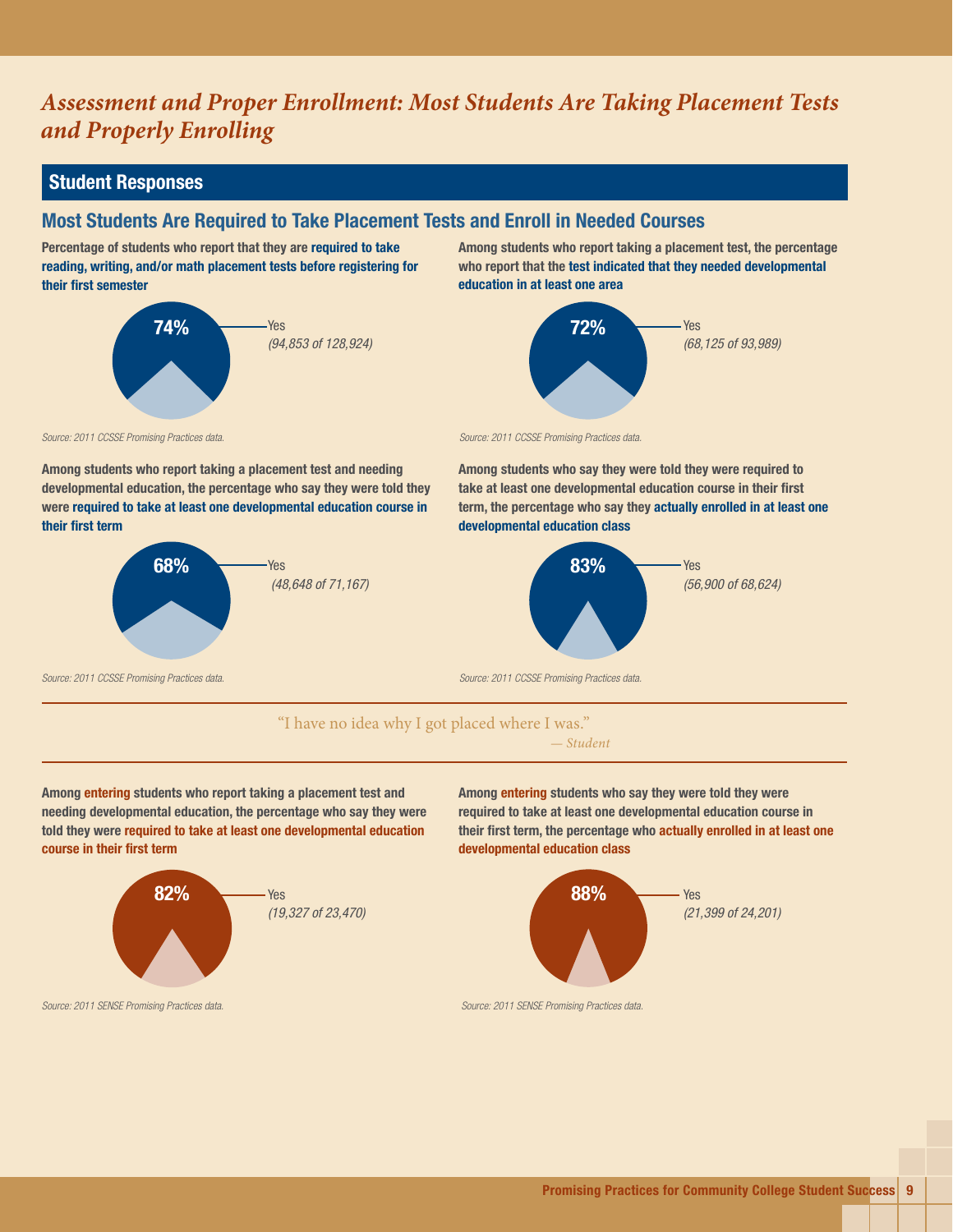# *Assessment and Proper Enrollment: Testing Alone Isn't Enough*

# Student Responses

#### Many Students Do Not Prepare for Placement Tests

Before enrolling at this college, I used online or printed materials provided by the college to help me prepare on my own for this college's placement test(s).



Before enrolling at this college, I participated in a brief (8 hours or less), intensive brushup/refresher workshop designed to help me prepare for this college's placement test(s).



Before enrolling at this college, I participated in a multiday or multiweek brushup/refresher program (often held during the summer before fall enrollment) designed to help me prepare for this college's placement test(s).



# College Responses

# Many Colleges Offer Prep Experiences, but Few Require Them

Percentage of colleges that say they offer some form of placement test-prep experience for reading, writing, or math



Percentage of colleges offering a test-prep experience that report the test prep is mandatory for all first-time students, including full-time students and part-time students

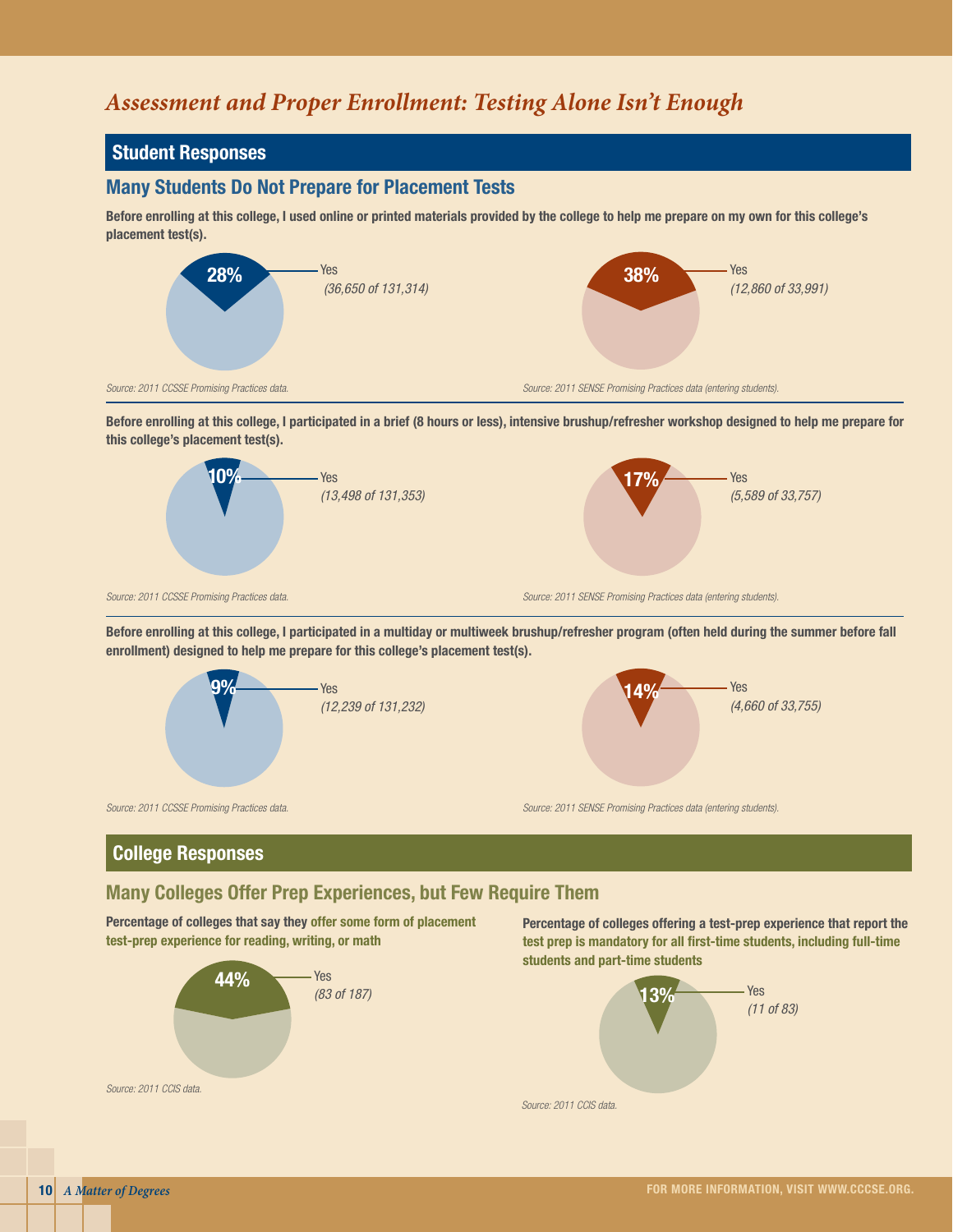# **Orientation**

"At orientation, they took us around the whole campus, anywhere we wanted to go, and showed us everything, so I was familiar with the school before I started."

*— Student*

Colleges use a variety of approaches to student orientation. Orientation can be a single two-hour session that helps students find their way around campus, explains registration, and mentions support services. It also can be incorporated into a full-semester program, such as a student success course. Or it can be anything in between. Typically, however, an orientation is an experience that helps students know what they most need to know before classes begin.

Research shows that orientation services lead to higher student satisfaction, greater use of student support services, and improved retention of at-risk students.2 Yet after three weeks of college, 19% of entering students (14,416 of 74,261) are unaware of an orientation program.

Among those colleges reporting on CCIS that they have an orientation program (276 of 288), just 38% report that they require it for all first-time (full-time and part-time) students. The most frequently cited components of orientation are information about and/or use of the college's personal/social support services; information about and/or use of the college's academic support network; and use of information resources (e.g., library, finding and evaluating sources).

"[Online orientation was] a couple of people talking about the campus, and then you took a test about what they said. I would have preferred to come to school to walk around."



*— Student*



# Academic Goal Setting and Planning

"I have my whole plan … all my credits to transfer, exactly what classes and everything. It helps a lot financially and keeps you on track. It just keeps you motivated."

*— Student*

Attaining a goal becomes dramatically easier when the goal is specific and the path to reaching it is clear. Defining this path is the work of academic goal setting and planning.

Ninety-one percent of *CCSSE* respondents (376,899 of 414,646) report that academic advising/planning is a *somewhat* or *very important*  service. *SENSE* data, however, indicate that many entering students are not getting the kind of advising that will help them most.

While 71% of *SENSE* respondents (52,112 of 73,502) *agree* or *strongly agree* that an advisor helped them identify the courses they needed to take during their first academic term, only 38% (27,936 of 73,406) *agree* or *strongly agree* that an advisor helped them set academic goals and create a plan for achieving them. An even smaller proportion, 26% (19,085 of 73,488) indicate that someone talked to them about their outside commitments while helping them decide how many courses to take during their first term.

While academic planning certainly includes course selection, community college students need advising that helps them set and maintain long-term goals. This type of advising and planning centers on creating a clear path from where students are now to their ultimate educational goals. Regular advising provides opportunities to update the plan to respond to changing goals, interests, or circumstances. The academic plan keeps students focused because it shows how each course brings them closer to a key milestone and, ultimately, to the certificate or degree they seek.

"I feel like I'm wasting time because counselors just write down the classes you need and give you the paper."

*— Student*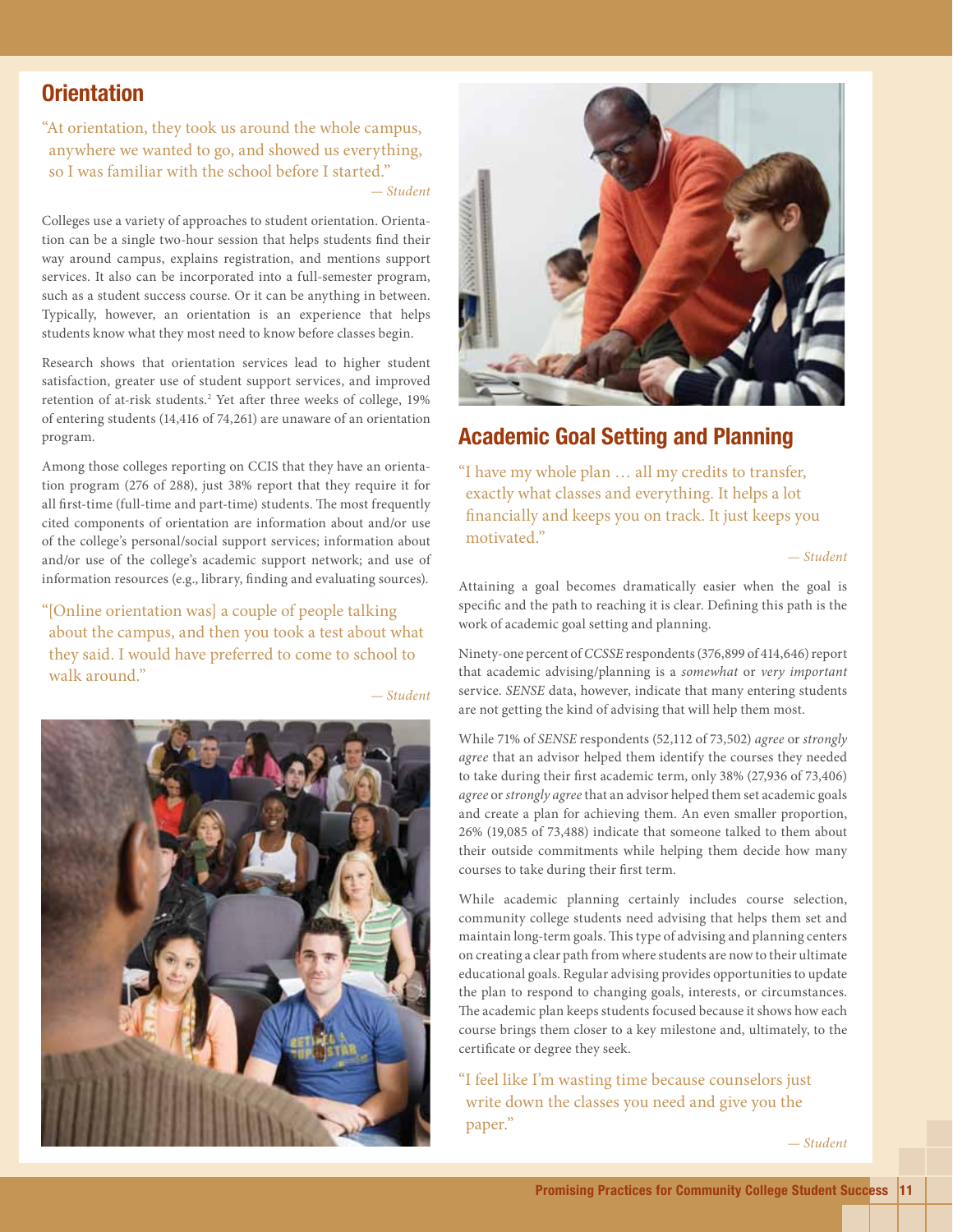# *Academic Advising and Planning*

# Entering Student Responses

# Nearly Half of Students Do Not Use Advising and Planning Services

How often did you use academic advising/planning services from the time of your decision to attend this college through the end of the first three weeks of your first semester/quarter? *(N=70,179)*



# Entering Students' Experience with Academic **Advising**

#### Percentage of students responding *agree* or *strongly agree*

An advisor helped me to identify the courses I needed to take during my first semester/quarter *(52,112 of 73,502)*

An advisor helped me to select a course of study, program, or major *(44,340 of 73,513)* 71% 60%

An advisor helped me to set academic goals and to create a plan for achieving them *(27,936 of 73,406)*

#### 38%

A college staff member talked with me about my commitments outside of school (work, children, dependents, etc.) to help me figure out how many courses to take *(19,085 of 73,488)*



*Source: 2010 SENSE Cohort data.*

# Faculty Responses

# Faculty Members' Involvement in Advising

How often do you refer students to academic advising/planning services?



*Source: 2011 CCFSSE Cohort data.*

During the current academic year, is academic advising part of your teaching role at this college?



*Source: 2011 CCFSSE Cohort data.*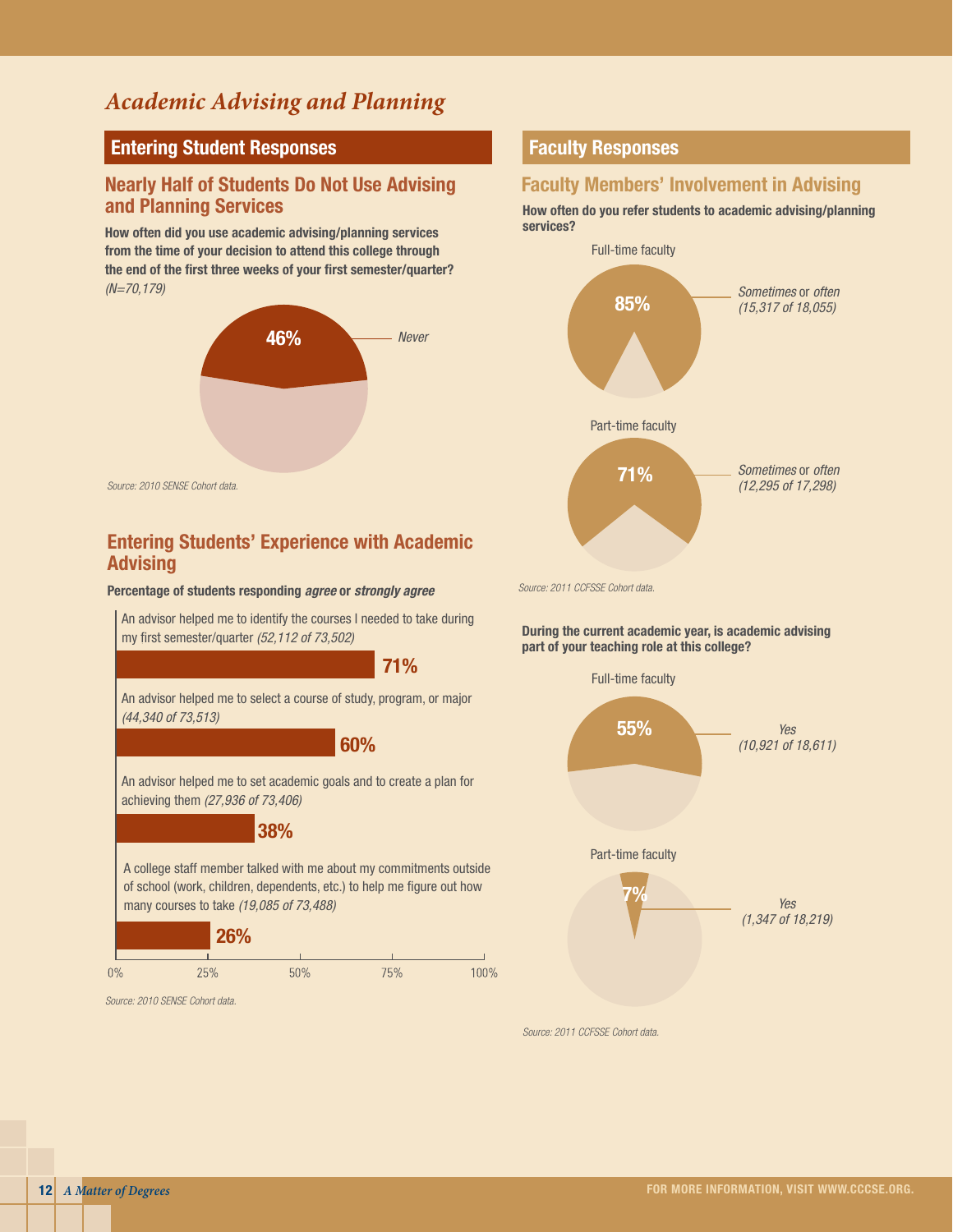# *Registration: Students Register Late*

# Student Responses

More than one in 10 *CCSSE* respondents (11%) report they registered late (after the first class meeting) for at least one class. (*26,828 of 238,504 respondents)*



Fewer than 1 in 10 *SENSE* respondents (8%) say they registered late (after the first class meeting) for at least one class. (*2,629 of 34,266 respondents)*



*Source: 2011 CCSSE Promising Practices data and 2011 SENSE Promising Practices data.*

### Faculty Responses

Nearly two-thirds (62%) of *CCFSSE* respondents report that at least some of their students registered after the first class meeting. (*12,570 of 20,458 respondents)*

What percentage of the students in your selected course section registered after the first class session? *(N=20,458)*



# Registration before Classes Begin

Students who register after the first meeting of a class (late registration) may be decreasing their chances for success before even walking through the classroom door. Late registration correlates with lower grades, lower completion rates, and lower re-enrollment the following term.<sup>3</sup> Many colleges, however, continue to permit late registration. Moreover, even colleges with policies forbidding late registration tend to be inconsistent in enforcing them.

Some colleges permit late registration because they do not want to turn interested students away. But colleges do not have to shut the door on late registrants. Instead, they can offer options such as latestart classes or intensive experiences for refreshing academic skills.

Eleven percent of *CCSSE* respondents (26,828 of 238,504) and 8% of *SENSE* respondents (2,629 of 34,266) say they registered after the first class session for at least one class.

Among CCIS colleges, 134 respondents report the incidence of late registration. Of these colleges, only 10 (7%) say that no registration occurred after the first class meeting. Among the colleges indicating that they have a policy of prohibiting late registration, 63% (30 of 48) report that they still have some incidence of late registration.

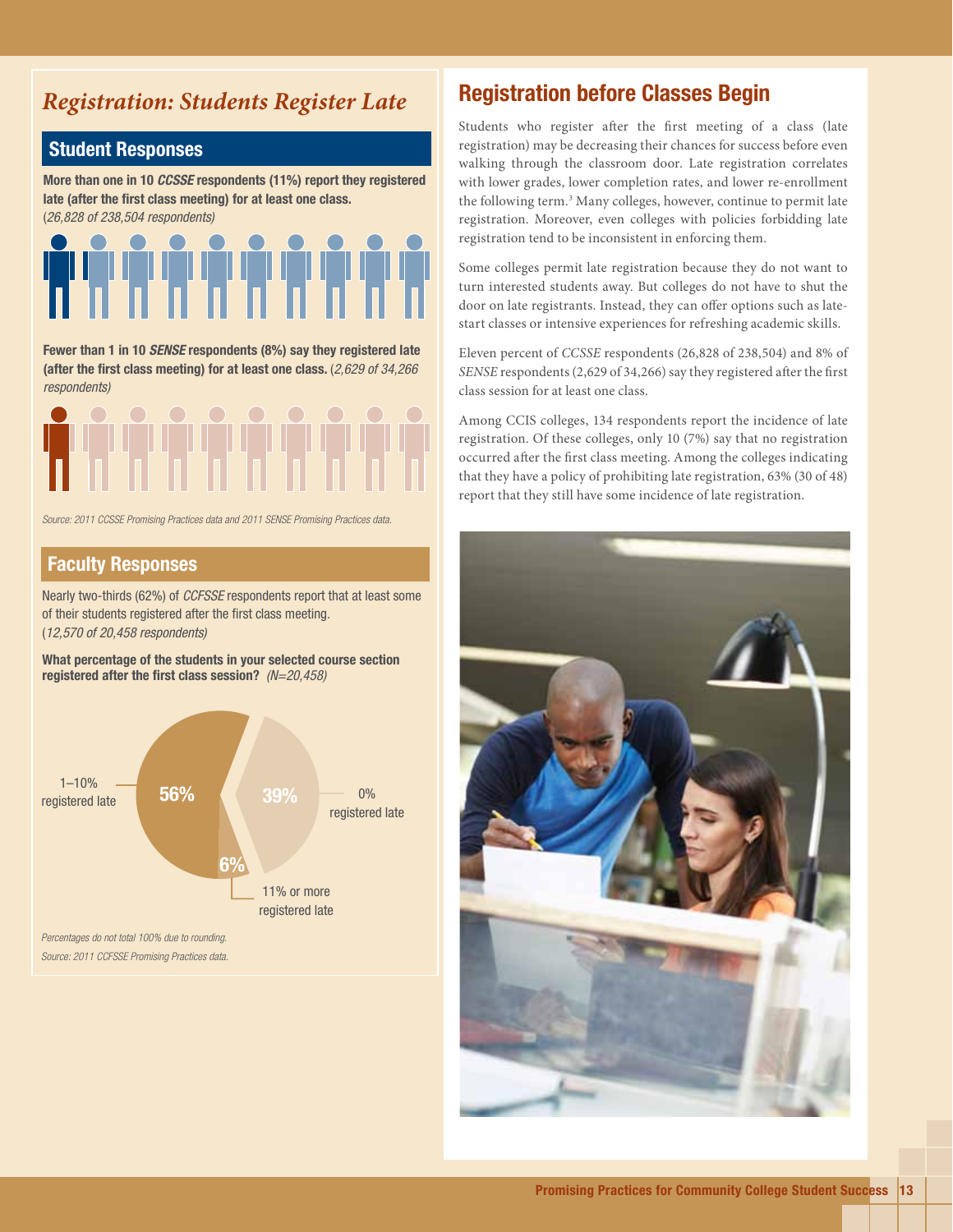# Initiating Success

# Accelerated or Fast-Track Developmental **Education**

"In remedial classes, they need to place you with students who are going to learn at the same pace as you."

*— Student*

The longer it takes a student to move through developmental education into a credit program, the more likely he or she is to drop out.4 For example, students who place three or more levels below college-level in math, reading, or English can take more than two years to reach and pass their first college-level courses — if, in fact, they ever complete the developmental sequence. Accelerated or fast-track developmental programs can both enhance learning and engagement and help students move into college-level work more quickly.

A growing number of colleges are designing accelerated or fast-track developmental education programs so students can focus on specific, targeted issues for remediation; move through developmental education at their own pace; and most important, move into collegelevel work more quickly. Research indicates that well-designed accelerated programs are efficient — and that students in these intensive courses perform equally as well, or better than, students in traditional developmental education.<sup>5</sup>

Among the 120 CCIS respondents that have accelerated or fasttrack developmental education programs, 13% indicate that they require these programs for all first-time (full-time and part-time) developmental students. The most prominently cited components of this practice are tutoring, information about and/or use of the college's academic support network, and basic technology skills (e.g., using the Internet, word processing).

# First-Year Experience

"The first-year experience learning community is a big help with the transfer from high school. When I got to class, I [thought], 'Is this it? It isn't scary at all.'"

*— Student*

First-year experience programs create a small community within the larger campus for first-year students, helping them build relationships with other students as well as faculty and staff.

Students who participate in first-year experience programs demonstrate more positive relationships with faculty, greater knowledge and use of campus resources, more involvement in campus activities, and better time-management skills than their non-participating peers.<sup>6</sup>

Of the 166 CCIS respondents that report having first-year experience programs, 27% indicate that they require these programs for all first-time (full-time and part-time) students. The most prominently cited components of this practice are time-management skills, information about and/or use of the college's academic support network, and information about and/or use of the college's personal/ social support services.

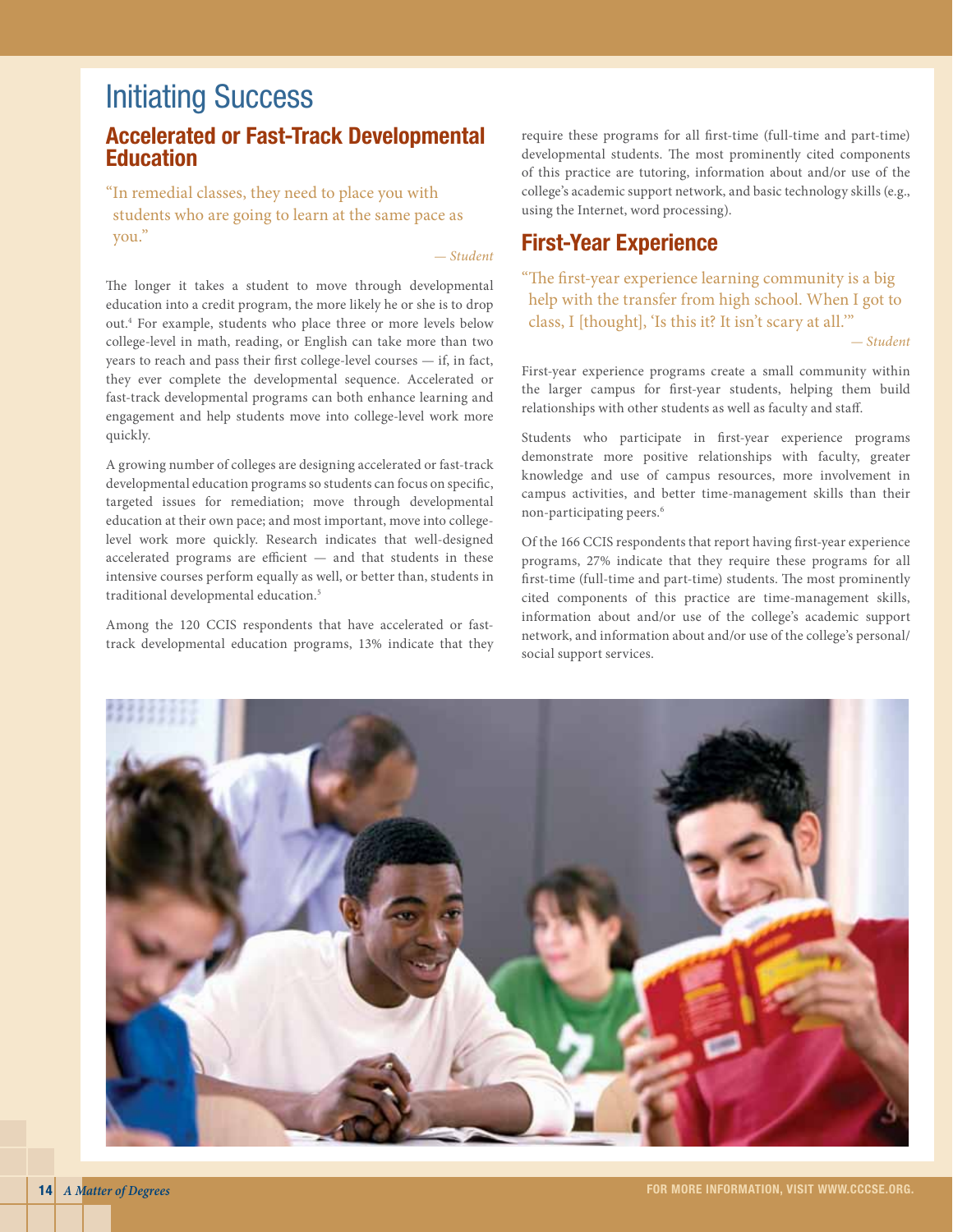

# Student Success Course

Student success courses help students build knowledge and skills essential for success in college, from study and time-management skills to awareness of campus facilities and support services. Research indicates that students who complete these courses are more likely to complete other courses, earn better grades, have higher overall GPAs, and obtain degrees.7

Of the 238 CCIS respondents that report having student success courses, 15% indicate that they require these courses for all firsttime (full-time and part-time) students. The most prominently cited components of this practice are study skills, time-management skills, and note-taking skills.

"Since I've never been to college before, I took the class with study skills, writing, and research. It's everything built into one class. It's helpful. It is."

*— Student*

# Learning Community

"Your papers are going to be on Mexican-American history, but you're still learning the essential skills you need for English 101. It's a good idea and fun."

*— Student*

Learning communities generally involve a group of students taking two or more linked classes together as a cohort, ideally with the instructors of those classes coordinating course outlines and assignments as well as jointly reviewing student progress.

Learning communities build a sense of academic and social community and increase engagement among students and faculty, all of which lead to a variety of positive outcomes. These may include improved academic achievement, as measured by GPA, credit accumulation, and self-reported learning.<sup>8</sup>

The literature suggests that participating students also demonstrate greater progress in academic subjects, indicate increased satisfaction with the college, and report greater use of student support services. Taken together, these characteristics may lead to improved retention and learning outcomes.<sup>9</sup>

Of the 160 CCIS respondents that report having learning communities, only 1% indicate that they require these learning communities for all first-time (full-time and part-time) students. The most prominently cited components of this practice are use of information resources (e.g., library, finding and evaluating sources), study/assignments focused on a common theme, and common readings.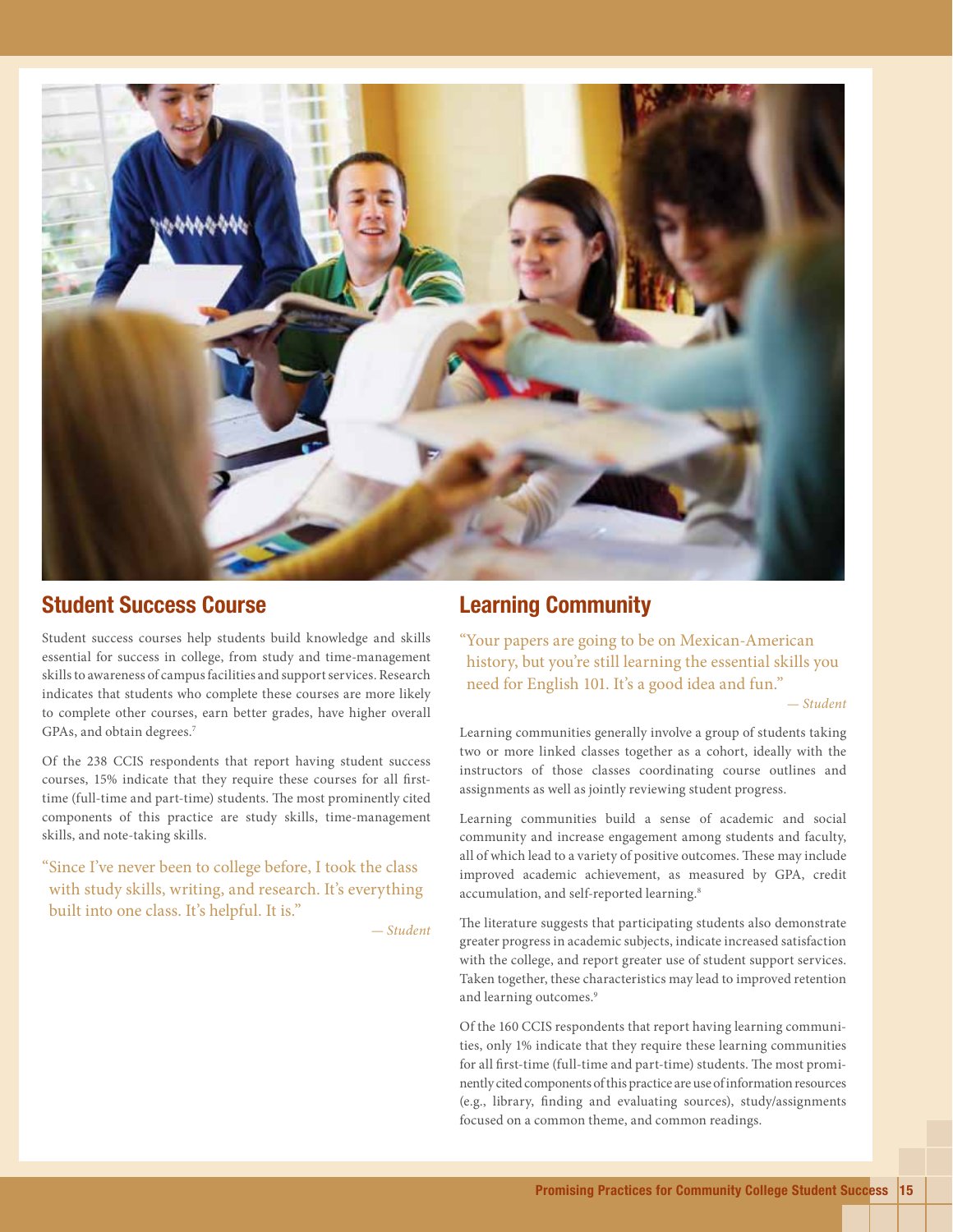# *Structured Group Learning Experiences*

The Center's Promising Practices initiative describes five of the promising practices — orientation, accelerated or fast-track developmental education, first-year experience, student success course, and learning community — as structured group learning experiences.

Typically, these practices reflect the goal of ensuring that students are successful in the early weeks and then through the first year of college. They can occur at different points in students' entering experiences and extend over differing time periods.

An important step for community colleges is to better understand and describe these practices.

# College Responses

CCIS participants *(N=288)* use a variety of approaches to reach their students, and most report using multiple structured group learning experiences: 30% report using three, 27% report using four, and 19% report using all five.

### Which Structured Group Learning Experiences Are Colleges Using?

Of the five structured group learning experiences, orientation is the most commonly used among CCIS respondents; accelerated or fast-track developmental education is used least.

#### Percentage of colleges that report they implement each practice *(N=288)*



*Source: 2011 CCIS data.*

# How Do Colleges Evaluate the Success of Structured Group Learning Experiences?

CCIS gave colleges a list of 11 types of data and asked the colleges to indicate which types of data they use to evaluate program effectiveness. The most common data types used across all promising practices were overall course completion rates, fall-to-spring retention, and fall-to-fall retention.

# Do Colleges Make these Practices Mandatory?

Among responding colleges using each practice, the percentage that require the experience for all first-time students (part-time and full-time)

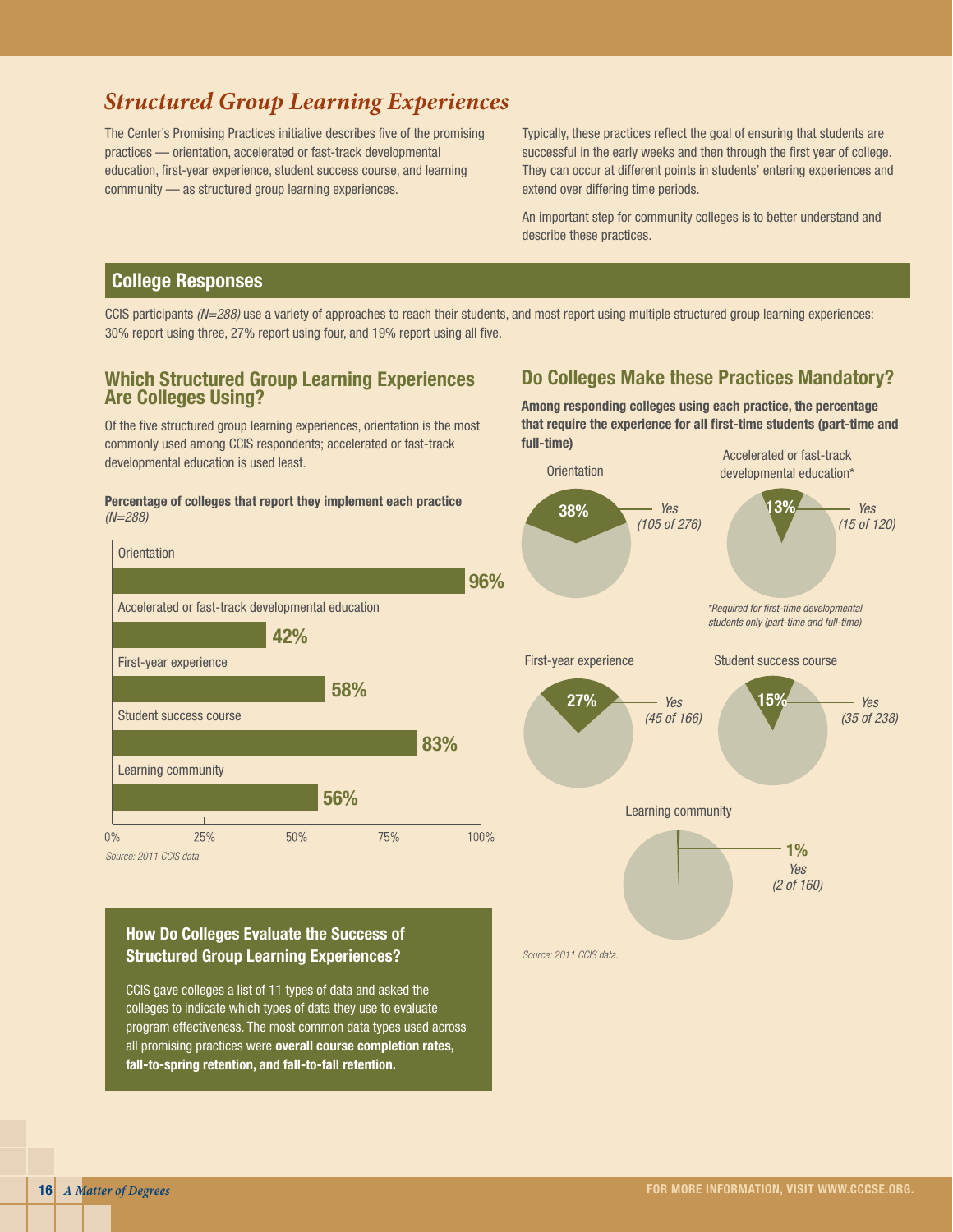# Student Responses

#### Students' Participation in Structured Group Learning Experiences

Percentage of *CCSSE* respondents who report engaging in each experience

Participating in orientation

58% Participating in a first-year experience program 26% 26% Participating in accelerated or fast-track developmental education programs\* *Yes (N=237,325) Yes (N=64,658) Yes (N=230,996) \*Developmental education students only*

Enrolling in a student success course



Enrolling in an organized learning community



*Source: 2011 CCSSE Promising Practices data.*

#### Faculty Responses

# Full-Time Faculty Members Are More Likely than Part-Time Faculty to Be Involved with Structured Group Learning Experiences

| <b>Full-time</b> $(N=10,972)$ |  | Part-time (N=11,645) |
|-------------------------------|--|----------------------|
|-------------------------------|--|----------------------|

#### Percentage of faculty who say they teach or facilitate each practice **Orientation**



*Source: 2011 CCFSSE Promising Practices data.*

"Without taking [developmental education], you can't even get to the college courses. I'll probably be in school here three or four years before I get to my nursing program."

*— Student*

"I like having classes that are linked. [Even if] you're moving across the campus for your next class, you work with the same people."

*— Student*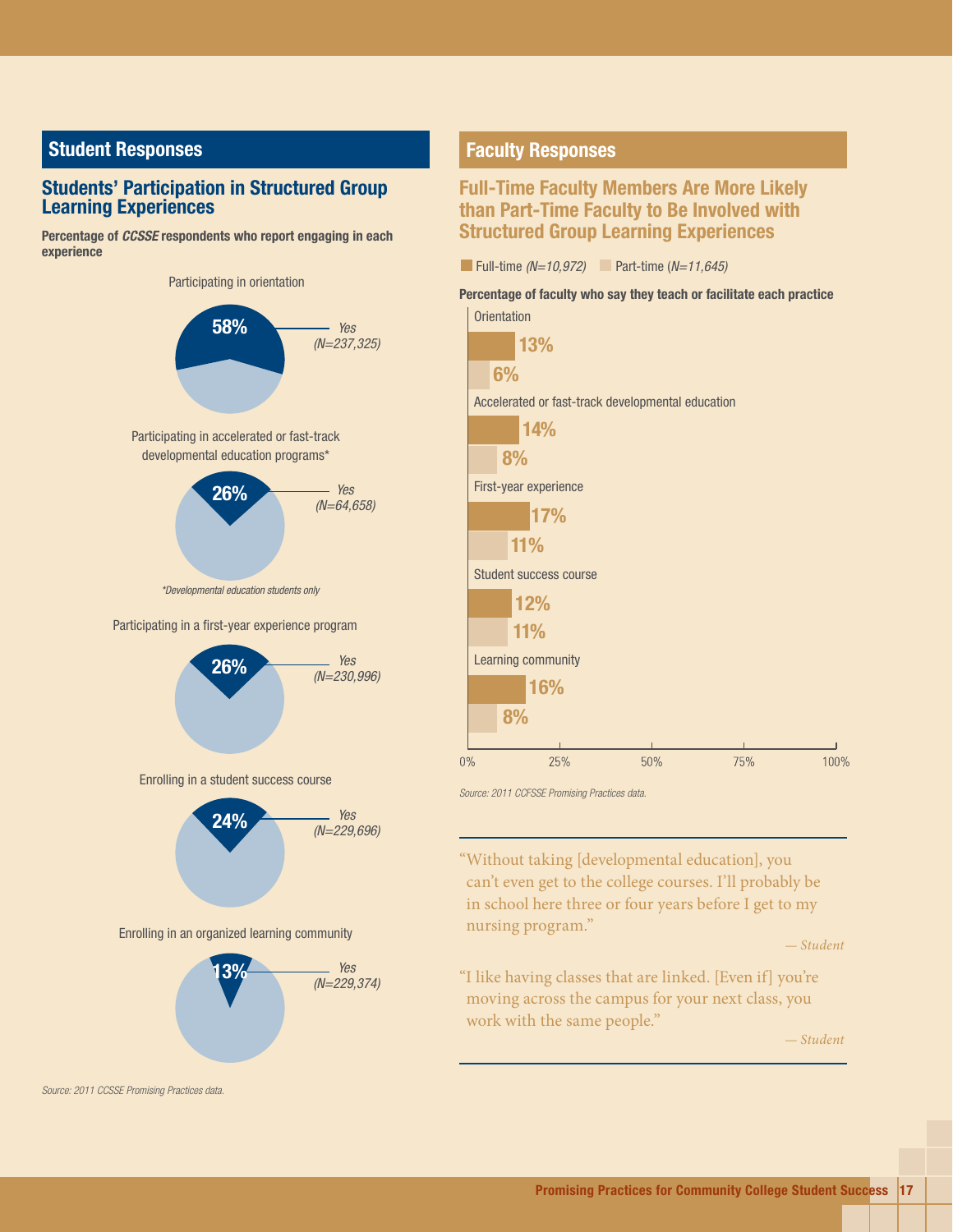# *Components of Structured Group Learning Experiences*

# College Responses

CCIS asks colleges about the components they include in each structured group learning experience. The five most frequently reported components for each structured group learning experience are displayed below.



#### Accelerated or Fast-Track Developmental Education *Among 120 colleges reporting they have one or more programs*

| <b>Tutoring</b>                                                        |           |     | 54% |      |
|------------------------------------------------------------------------|-----------|-----|-----|------|
| Information about and/or use of the college's academic support network |           | 43% |     |      |
| Basic technology skills (e.g., using the Internet, word processing)    |           | 37% |     |      |
| Study skills                                                           |           | 33% |     |      |
| Assigned group projects/assignments                                    |           | 33% |     |      |
|                                                                        | 0%<br>25% | 50% | 75% | 100% |

#### First-Year Experience *Among 166 colleges reporting they have one or more programs*



# Student Success Course *Among 238 colleges reporting they have one or more courses*



# Learning Community *Among 160 colleges reporting they have one or more programs*



*Source: 2011 CCIS data.*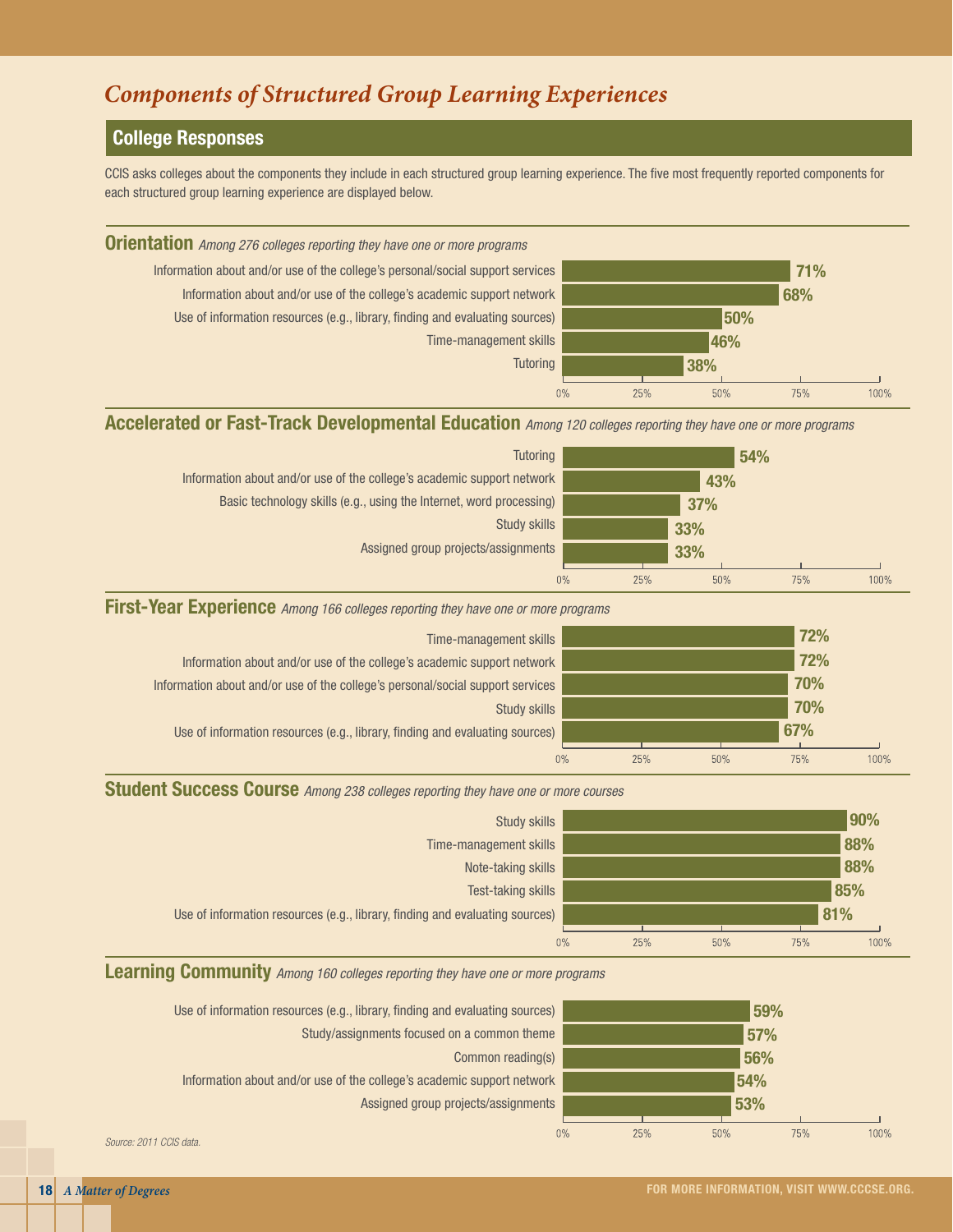# Sustaining Success Class Attendance

"[When I miss class], my English teacher e-mails me and says what we need to do for the next class."

#### *— Student*

Attending class is a key element of succeeding in college, and emerging evidence suggests that class attendance policies have value. For example, researchers have found that students' class attendance is the best predictor of academic performance in college — it more reliably predicts college grades than do high school GPA, SAT scores and other standardized admissions tests, study habits, and study skills.10

However, more research is needed to explore the effects of attendance policies at community colleges. Seventy-seven percent of *SENSE* Promising Practices respondents (26,401 of 34,072) report that all of their instructors explained a class attendance policy, while only 3% (1,042 of 34,072) indicate that none of their instructors did so. Moreover, about a quarter of *SENSE* respondents (19,033 of 73,649) say they skipped class at least once in the first three weeks of their first term.

"They don't really care if you miss class because that's your fault."

*— Student*

# *Class Attendance: Faculty Policies and Student Actions*

### Student Responses

#### Most Students Report that Instructors Have Attendance Policies

During the current semester/quarter at this college, my instructors clearly explained a class attendance policy that specified how many classes I could miss without penalty.





# Students Skip Class

In your experiences at this college during the current school year, about how often have you skipped class? *(N=440,980)* 



*Percentages do not total 100% due to rounding. Source: 2011 CCSSE Cohort data.*

During the first three weeks of your first semester/quarter at this college, about how often did you skip class? *(N=73,649)*



*Source: 2010 SENSE Cohort data (entering students).*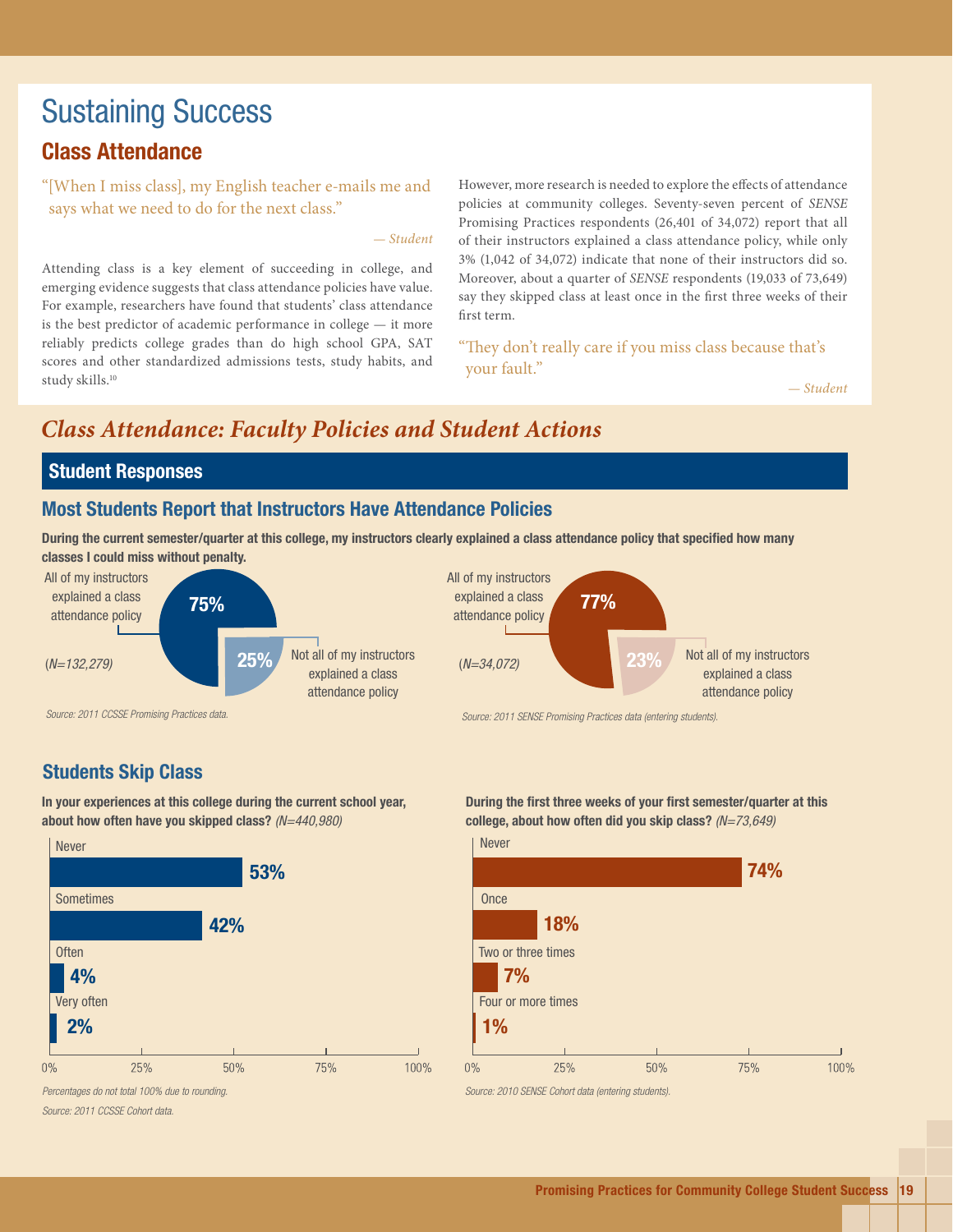# *Class Attendance: Faculty Policies and Actions*

### Faculty Responses

#### Attendance Policies

For your selected course section, do you have a course attendance policy that specifies the adverse impact on students' grades for missing class? *(N=20,478)*



# How Class Attendance Policies Affect Grades

What is the nature of the adverse impact on students' grades for missing class (not assignment deadlines) in your selected course section? *(N=15,984)*

Percentage responding *yes*



# Alert and Intervention

"She said, 'I'm not going to be able to help you individually because I'm so busy.' I thought, 'Okay, I'll just look at it until I understand what's going on here.'" *— Student*

Early academic warning processes typically are triggered when faculty members identify students who are struggling and notify others in the college who step in to support the students. Colleges might follow up with students by e-mail, text, social media, or telephone and encourage them to access services, such as tutoring, peer mentoring, study groups, and student success skills workshops.

Some research suggests that when colleges make students aware of their academic difficulties, students are more likely to successfully complete the course in question and to persist over the long term.<sup>11</sup>

Only 14% of *CCSSE* Promising Practices respondents (17,654 of 127,770) say that they have experienced academic difficulties and been contacted by someone at the college, while 27% of faculty (6,186 of 22,617) say that when students are struggling in their classes, they notify someone else in the college who is part of a systematic early

warning system. Faculty may also contact students directly: 67% of faculty (15,113 of 22,617) say that when students are struggling in their classes, they contact the students outside of class, while 63% (14,269 of 22,617) say they communicate with students directly during class.

"I just don't want to tell him, 'I don't know how to do this. I need help.'"

*— Student*

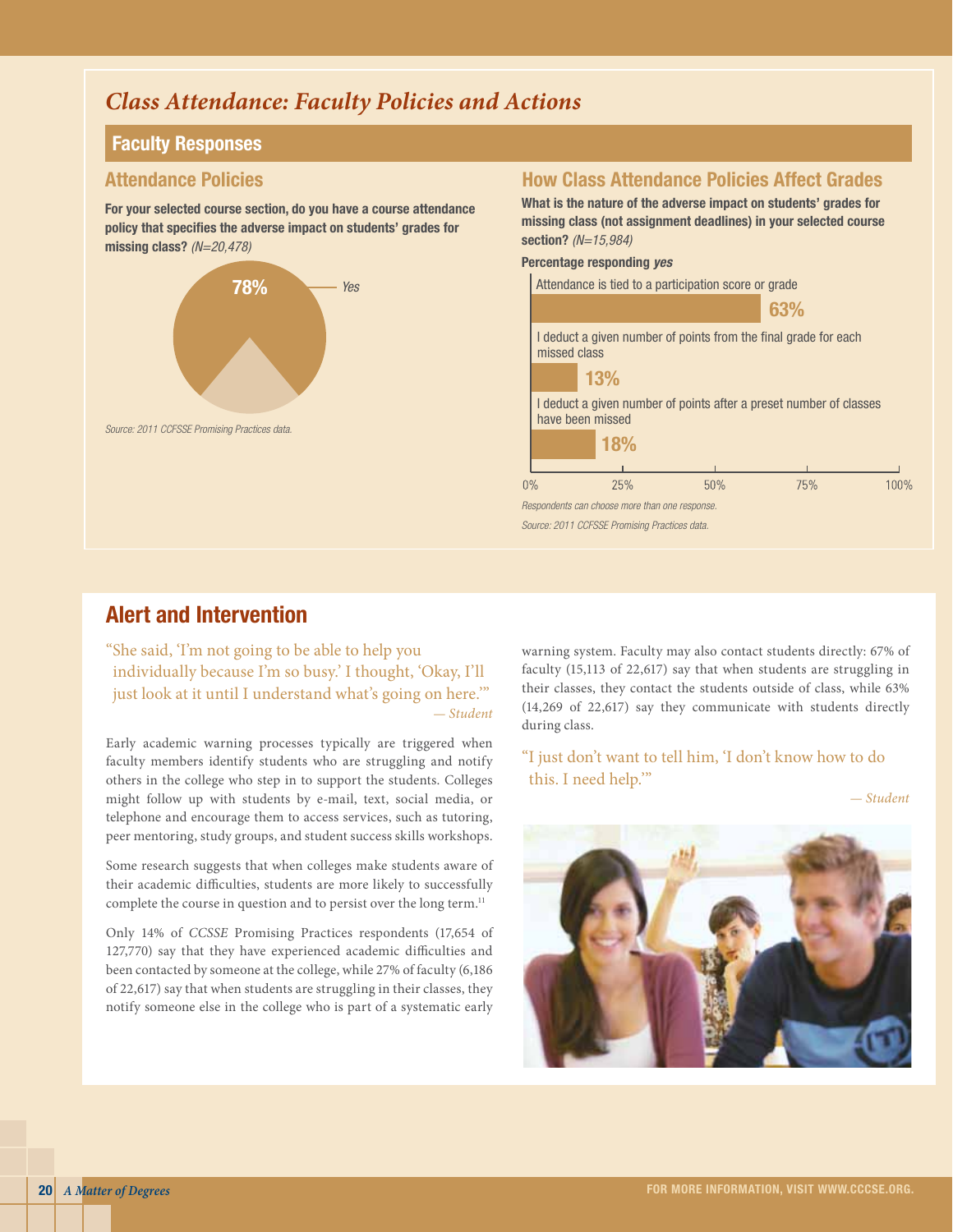# *Alert and Intervention: Reaching Out to Struggling Students*

# Student Responses

# Most Students Have Not Been Contacted by Their Colleges

Someone at this college contacts me if I am struggling with my studies to help me get the assistance I need *(N=127,770)*



*Source: 2011 CCSSE Promising Practices data.*

# **College Responses Faculty Responses**

# Most Colleges Report Having Alert and Intervention Processes

Has your institution implemented a systematic early academic warning/early intervention process? *(N=181)*



"I was having a difficult time completing an assignment, so I just e-mailed her, and we ended up talking on the phone, and she helped me through it."

*— Student*

Someone at this college contacts me if I am struggling with my studies to help me get the assistance I need *(N=32,750)*



*Percentages do not total 100% due to rounding.*

*Source: 2011 SENSE Promising Practices data (entering students).*

# Most Faculty Report Contacting Students Directly

Which of the following statements describe actions you have taken in regard to students who have been struggling academically during the current semester/quarter in your selected course section? *(N=22,617)*

#### Percentage replying *yes*

I've communicated with students directly during class

63%

I've contacted students directly outside of class

67%

I've notified someone else in the college who contacts students as part of a systematic early warning system

#### 27%

I've contacted someone else in the college who then contacts students as part of an informal intervention process



 $0%$ 

I have referred students to college tutoring services



I have required that students participate in college tutoring services



*Respondents can choose more than one response.* 

*Source: 2011 CCFSSE Promising Practices data.*

75%

100%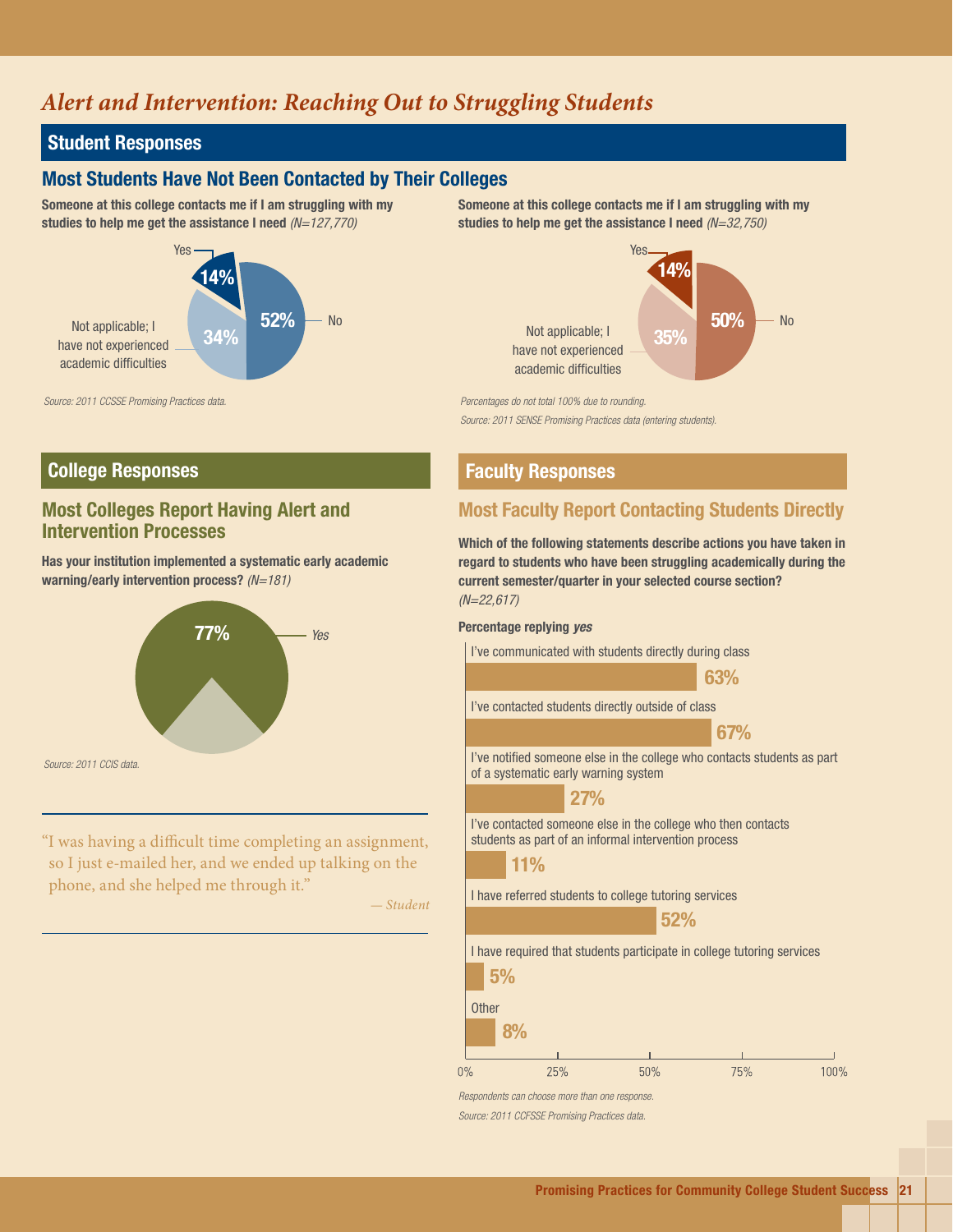# Experiential Learning beyond the Classroom

Experiential (hands-on) learning, such as internships, co-op experience, apprenticeships, field experience, clinical assignments, and community-based projects, has multiple benefits. It steeps students in content, and it encourages students to make connections and forge relationships that can support them throughout college and beyond.

More than three-quarters of *CCSSE* respondents (77%, 338,987 of 438,716) say they have not participated in a community-based project as part of a course. Thirteen percent of faculty (2,653 of 20,301) report requiring students to be involved in an internship or other hands-on-learning experience. In turn, 15% of students (65,901 of 433,341) say they have had such experiences as part of coursework.

Forty-five percent of students (194,590 of 433,341) express interest in having these experiences by noting that they plan to undertake them. Realizing these plans, however, might not be possible given available college resources and offerings.

"I'm in radiology, and now I'm at the hospital three days a week, working like a regular employee. It's unbelievable that about a year ago, coming out of high school, I didn't know any of that."

*— Student*

# *Experiential Learning*

# Student Responses

# Few Students Participate in Experiential Learning

In your experiences at this college during the current school year, about how often have you participated in a community-based project as part of a regular course? *(N=438,716)*







*Source: 2011 CCSSE Cohort data.*

# Faculty Responses

# Most Faculty Don't Require Hands-On Learning

How often do students in your selected course section participate in a community-based project as part of a regular course? *(N=36,793)*



In your selected course section, do you require students to be involved in an internship, apprenticeship, clinical placement, or other hands-on-learning experience beyond the classroom? *(N=20,301)*

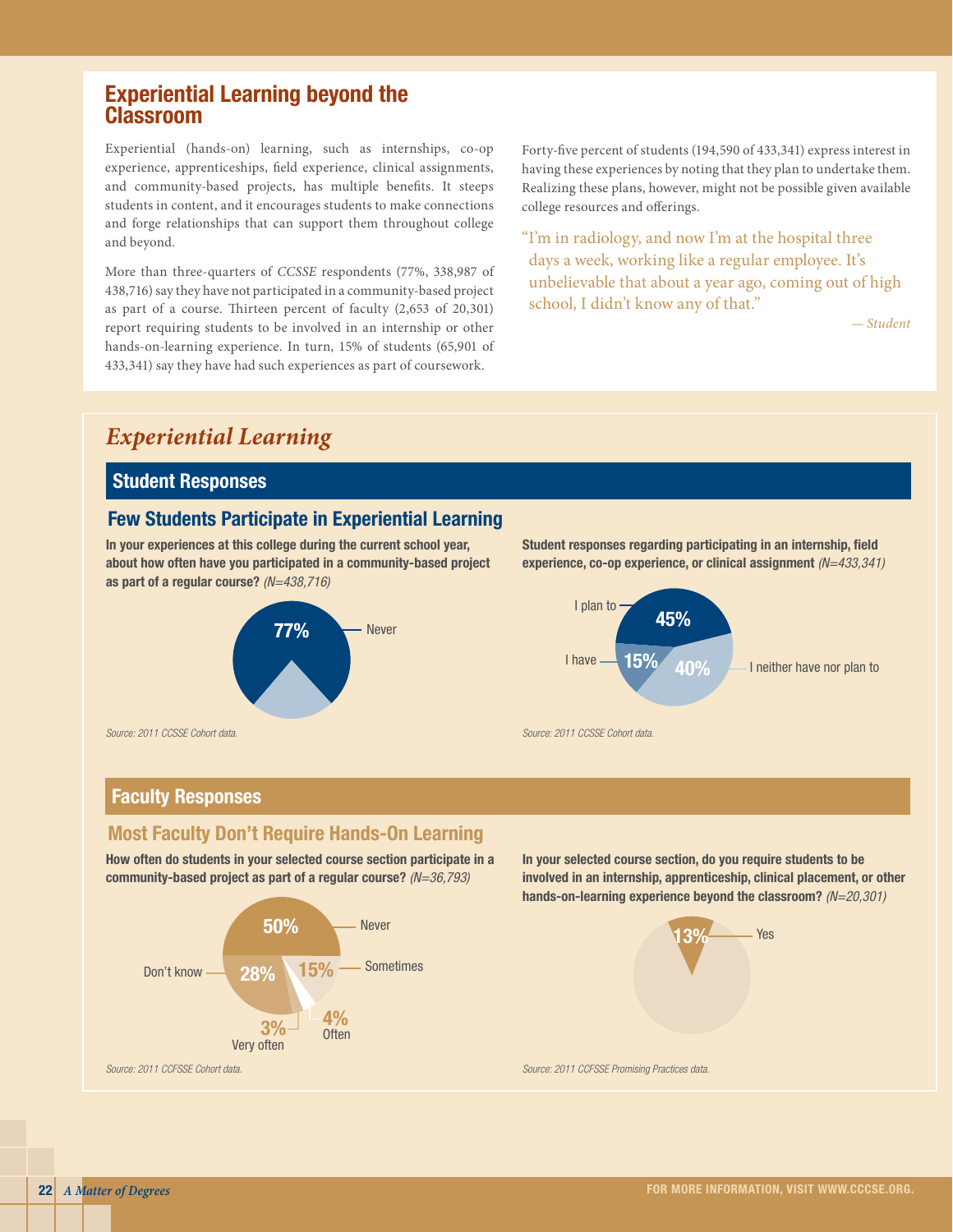# **Tutoring**

"Tutors walk you through your problem, and they don't make you feel stupid if you don't understand something."

*— Student*

Studies suggest that participation in tutoring is associated with higher GPAs and pass rates.<sup>12</sup> For many colleges, the good news is that tutoring can be offered in multiple ways and provide a range of benefits in terms of student engagement. For example, group tutoring can build relationships among students; one-on-one tutoring often serves both tutor and tutee; and technology-enhanced tutoring can maximize resources by focusing assistance where it's needed while helping to build students' engagement with the subject matter itself.

Even though 73% of *CCSSE* respondents (N=403,333) indicate that tutoring is *somewhat* or *very important* and 80% of *CCFSSE* respondents (N=35,299) report *sometimes* or *often* referring students to tutoring, only about one-quarter of students (N=130,147) report ever participating in tutoring.

"My grades are good because I go [to the tutoring center] whenever I have free time."

*— Student*

# *Tutoring Referral and Use*

# Student Responses

During the current academic year, I participated in tutoring provided by this college  $(N=130,147)$  How often do you refer students to peer or other tutoring?



*Source: 2011 CCSSE Promising Practices data.*

#### Faculty Responses

# **Few Students Participate in Tutoring Community Most Faculty Report Referring Students to Tutoring**

*(N=35,299)*



# Supplemental Instruction

"Anybody can come to [supplemental instruction]. You go over material that's been discussed in class. I got to meet great people, and we formed our own study group to help even more. It really saved me big time."

*— Student*

While tutoring usually is conducted one-on-one, supplemental instruction typically involves a regularly scheduled, supplemental class for a portion of students enrolled in a larger course section. Supplemental instruction may be taught by the class instructor or a trained assistant, often a former student who was successful in the class.

Supplemental instruction, like tutoring, may increase the impact of classroom instruction by providing extra time for skill practice. Studies indicate that students participating in supplemental instruction earn higher grades than their peers who did not participate.<sup>13</sup>

Students' actions with regard to tutoring and supplemental instruction tend to be responsive to requirements. Among faculty who say supplemental instruction is available in their classes (N=8,802), 19% require supplemental instruction for all or some students, while 81% make participation optional for all students. Student responses (N=130,118) show that 18% of students participated in some supplemental instruction, while 82% never did so.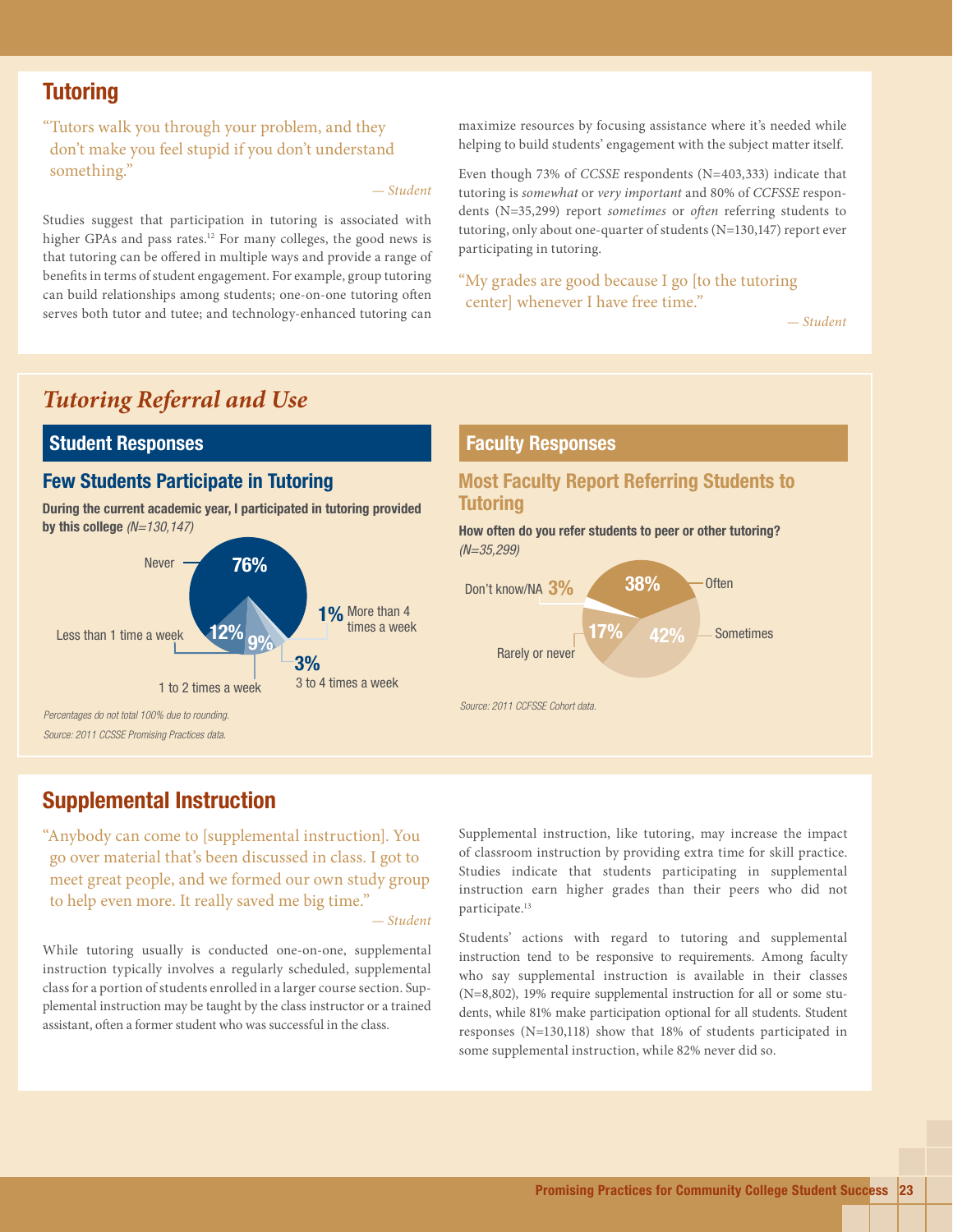# *Supplemental Instruction*

# Student Responses

#### Few Students Participate in Supplemental Instruction

During the current academic year at this college, I participated in supplemental instruction *(N=130,118)*



During the first three weeks of your first semester/quarter at this college, about how often did you participate in supplemental instruction? *(N=73,728)*



#### Faculty Responses

#### Few Faculty Require Supplemental Instruction

In your selected course section, is supplemental instruction available to students? *(N=20,302)*



Among faculty who replied *yes* to the question at the left: In your selected course section, do you require students to be involved in supplemental instruction? *(N=8,802)*



*Source: 2011 CCFSSE Promising Practices data.*

# College Responses

*Source: 2011 CCFSSE Promising Practices data.*

#### Most Colleges Report Offering, but Not Requiring, Supplemental Instruction

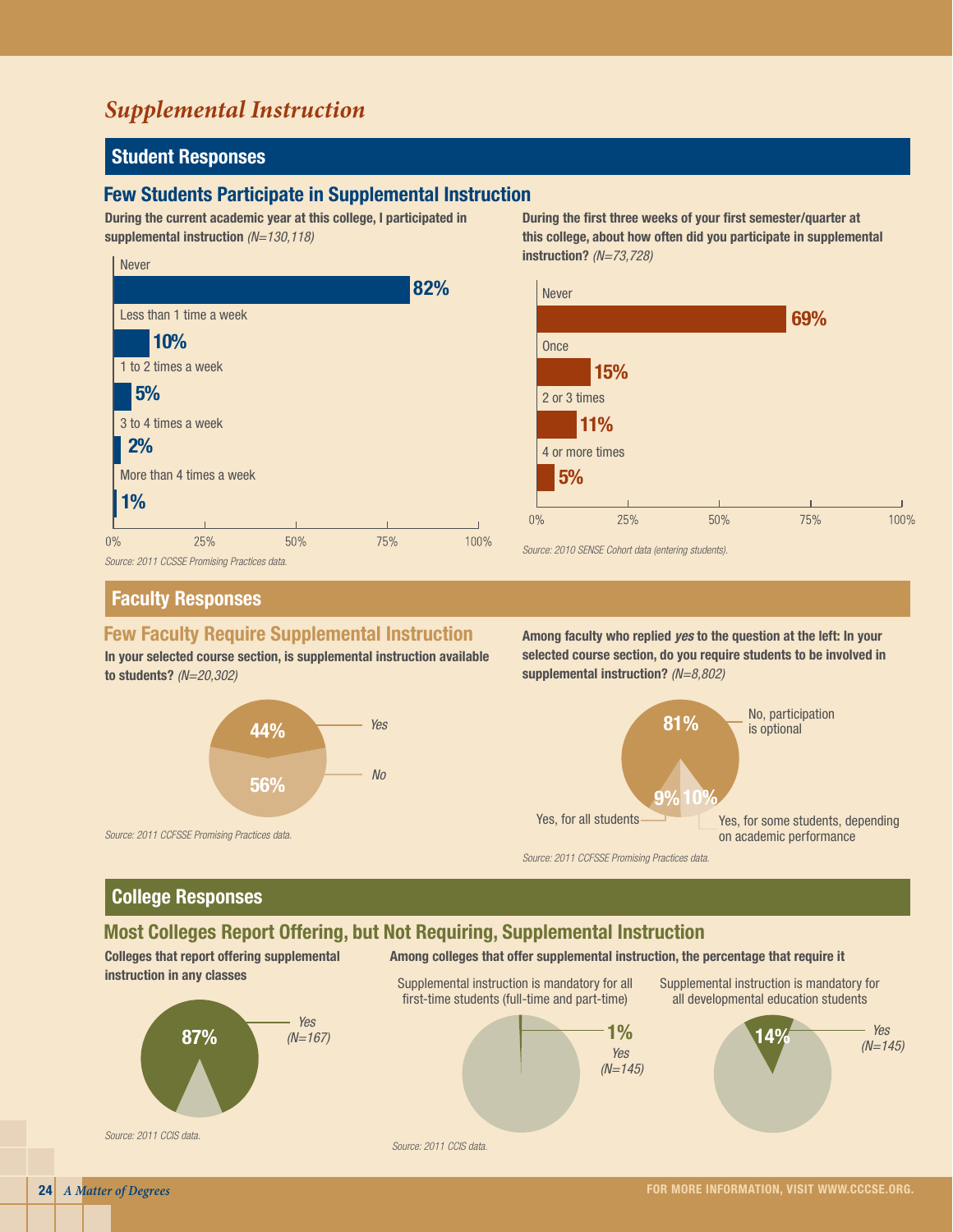# *Designing Practices for Student Success*

Many colleges are implementing one or more promising practices and seeing dramatic gains in student retention and success.

# Student Success Course

In fall 2007, **Brazosport College (TX)** began requiring all first-timein-college students to take Learning Frameworks, a student success course that focuses on developing academic and personal skills, enhancing study skills, and helping students set goals. Students in the 2007–2009 cohorts who successfully completed the course had an average fall-to-spring retention rate of 89%, compared to a baseline of 66%; they successfully completed transitional reading at rates of 90% to 97%, compared to a baseline of 66%; and they successfully completed transitional writing at rates of 77% to 95%, compared to a baseline of 72%. In addition, 78% of Learning Frameworks students in the 2009 cohort successfully completed pre-algebra, compared to a baseline of 57%. Students who successfully completed Learning Frameworks, moreover, were more likely to succeed in developmental coursework, more likely to succeed in gatekeeper courses, more likely to be retained, and less likely to withdraw.



#### Academic Planning

The GPS LifePlan (Goals+Plans = Success) at **Century College (MN)**  helps students make intentional connections with the college and gives them tools for success. The GPS website has links to resources that help students develop goals and plans related to career, education, finance, leadership, and personal development, and it helps students maintain an eFolio (electronic portfolio) to track and reflect on activities completed.

GPS is integrated into the college curriculum through the college's New Student Seminar as well as developmental reading courses, learning communities, and other classes. More than 100 faculty members have incorporated GPS in more than 40 courses throughout the campus.

An independent evaluation of GPS found that first-time entering students' fall-to-fall persistence increased from 60% to 64% after the first full year of GPS LifePlan implementation. New full-time cohorts of students using GPS had fall-to-spring retention rates of 81%, compared to overall fall-to-spring retention of 72%. The evaluation, which also showed a high level of awareness and use among faculty and students, included data analysis; focus groups with faculty, students, and staff; and individual interviews with every member of the campus leadership team.

# Registration, Academic Planning, and Orientation

Analysis of *CCSSE* and *SENSE* results — and significant input from faculty — led **Chipola College (FL)** to implement five policy changes: (1) abolishing late registration so students are not programmed to fail before they begin; (2) scheduling a mandatory 45–60 minutes for entering students' initial advising sessions; (3) allowing students to register earlier to assist in planning for family and work commitments; (4) offering orientation taught by faculty during the summer before the fall semester starts; and (5) renaming Curriculum Guides to Academic Plans so students will recognize them as clearly laid out plans leading to graduation.

Also, over a five-year period, the college offered five one-day mandatory faculty workshops and three optional paid summer institutes for full-time and adjunct instructors. During these workshops and institutes, faculty became increasingly focused on promoting student persistence.

Between 2005 and 2009, the time period when the college implemented these measures, the college's performance on two *CCSSE* benchmarks, student-faculty interaction and support for learners, increased sharply. Over the same time period, *CCSSE* data on individual survey items also showed an increase in students' perceptions that they received the support they needed to help them succeed. Finally, three-year graduation rates of associate degree-seeking students improved. For example, 24% of associate degree-seeking students who started in fall 2002 graduated in three years, compared to 31% of such students who entered in fall 2006.

# First-Year Experience

The **College of the Sequoias (CA)** has a long history of serving first-generation, low-income Hispanic students. The college's First-Year Experience (FYE) program is the umbrella of student support that includes intrusive counseling, peer mentoring, learning communities, and augmented instruction. Augmented instruction, a mandatory component of the FYE math course, adds an additional two hours of math with the instructor and tutor each week. All instructors in the FYE math and English programs are full-time faculty.

From fall 2009 to fall 2010, FYE developmental math students who received augmented instruction had a 6% increase in success compared to no improvement for FYE developmental math students who did not receive augmented instruction. Success is defined as passing with a C or higher.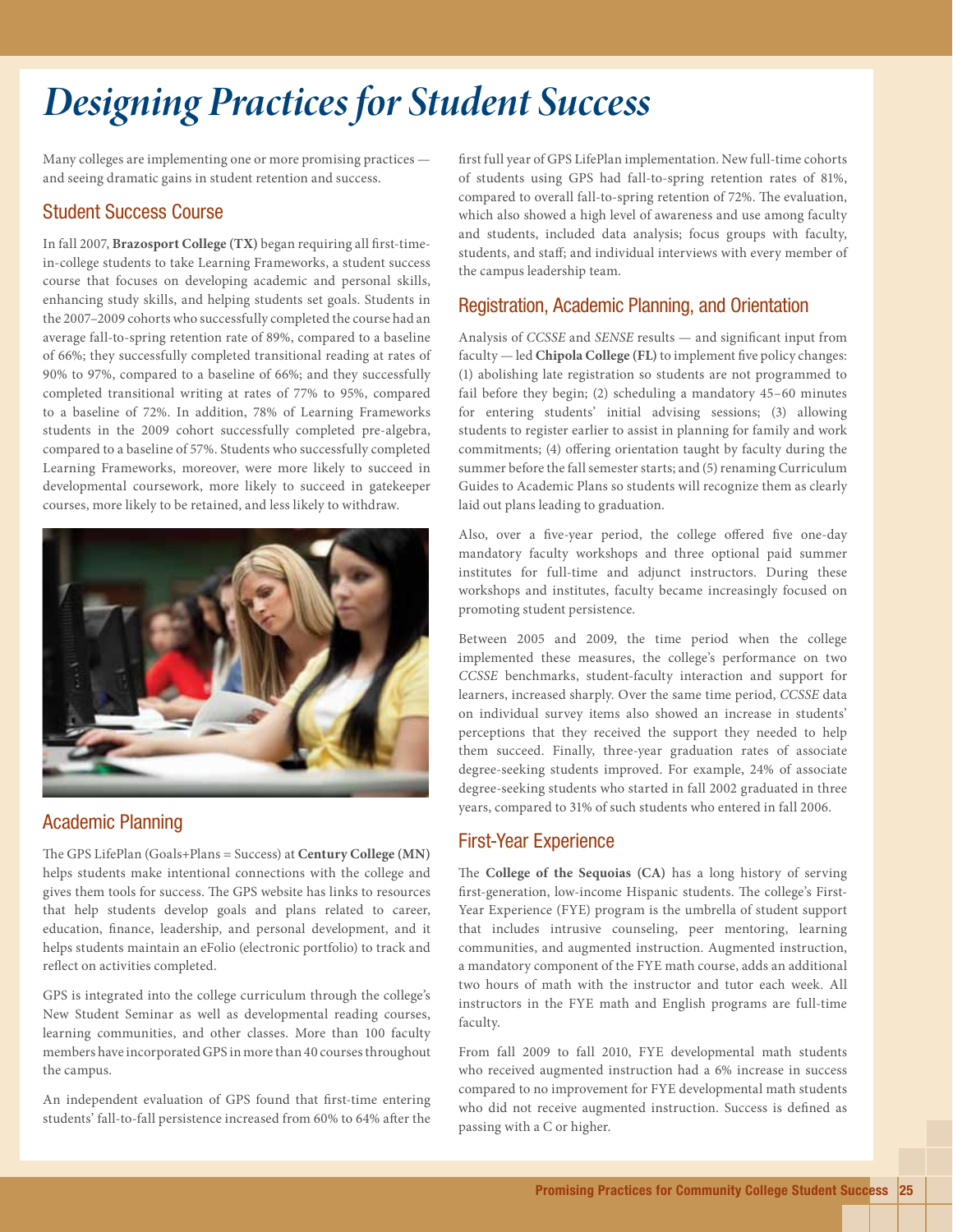In the same time period, FYE students' success rates in developmental English (two levels below college-level) increased from 57% in fall 2009 to 63% in fall 2010, as compared with an increase from 49% in fall 2009 to 59% in fall 2010 for all new students.

Retention rates for developmental English students participating in the FYE rose from 90% in fall 2009 to 92% in fall 2010, as compared with a steady 87% retention rate for non-FYE students.

In addition, pilot data on the college's innovative augmented instruction model indicate up to 20% improvement in course success rates and 10% improvement in retention rates for FYE students compared to the general new student population.

### Required Orientation and College Success Course

In 2006, **Durham Technical Community College (NC)** took multiple steps to improve its 69% first-to-second-semester retention rate. The college began to require all first-time-in-college students — fulltime and part-time students with fewer than 12 successful college credit hours — to attend a pre-enrollment orientation and to enroll in a college success course. The two experiences help new students understand enrollment and other college processes, manage the college's online systems, develop skills, explore career choices, draft a specific degree-completion plan, connect with campus resources, and build relationships.

The college now has data for four cohorts (2007–2010), and persistence has improved each year. The 2007 cohort's first-to-second semester persistence rate was 73%. Nearly nine in 10 students in the 2010 cohort (89%) persisted into the second semester.

The college plans to continue these interventions and to add others, such as required placement testing preparation and automated registration to ensure correct course placement, to improve entering students' experiences.

#### Early Assessment

In fall 2008, **Howard Community College (MD)** launched a partnership with the Howard County Public School System to assess 11th graders and better prepare them for college. The program began with administering reading and writing placement tests for all 11th grade students, except those enrolled in honors, Advanced Placement, or gifted and talented courses. These students also met with their high school guidance counselors and the college's English faculty to discuss college readiness in conjunction with grades and overall high school performance.

After the testing, the county's public school system used the college's developmental curriculum to infuse developmental objectives into its classes. Thus, students who were not college ready (per their test scores) were given the opportunity to become ready during their senior year. High schools also added a senior-year writing project and an oral presentation to their curriculum.

Two years after the program began, students who went from the public school system to the college had an 80% fall-to-spring retention rate, as compared with 56% for all first-time freshmen. In addition, 40% placed into both college-level reading and

writing, as compared with 36% for all first-time freshmen, and 73% improved their scores, compared to results from the test they took in high school.

# Developmental Education Completion

After reviewing *CCSSE* and *SENSE* data and conducting student focus groups, **Lee College (TX)** determined that better student engagement was critical to improve completion rates in developmental education. The college adopted a three-pronged approach that centered on redesigning courses, improving faculty development, and expanding student support services.

The college's specific strategies included (1) requiring a learning strategies course for all new students whose placement scores indicate a need for two or more areas or levels of remediation; (2) offering fasttrack remedial courses in reading, writing, and math; (3) eliminating late registration so faculty can implement first-week engagement activities in their courses; (4) requiring orientation for all students new to the college; and (5) requiring financial aid orientation for all students eligible to receive federal assistance.

In addition, faculty participated in professional development including student success strategies workshops. Faculty, staff, and administrators participated in the Center's Entering Student Success Institutes in 2008 and 2011.

To improve student support, a counselor is dedicated to developmental education, and her office is located in the center of the building where students take developmental education classes. She visits with each developmental class, and students are required to make contact with her each semester.

Between 2006 and 2011, developmental success rates in 16-week courses increased from 44% to 59% in fundamentals of writing, 42% to 50% in intermediate algebra, and 67% to 70% in advanced college reading skills. Fast-track developmental courses have shown consistently higher success rates in math and reading, while results were mixed in writing.

Moreover, from 2003 to 2007, the percentage of students completing degrees and certificates within three years increased for all students (from 11% to 19%) as well as among African Americans (10% to 13%), men (13% to 17%), and 18- to 25-year-olds (11% to 16%).

# Scaling Up a New Instructional Approach

When **Montgomery County Community College (PA)** wanted to improve success rates for students placing into developmental math, the college redesigned its instructional approach. The college maintained two levels of developmental math (a basic arithmeticreview level and a college-preparatory-math level) but changed the curriculum and teaching style for both. The newly designed curriculum uses a conceptual approach and centers on creating active learners. For example, rather than the traditional means of teaching arithmetic — presenting definitions, providing examples, and doing practice problems — instructors ask students to figure out the process for solving problems. This approach makes students active participants in their own education and better engages them.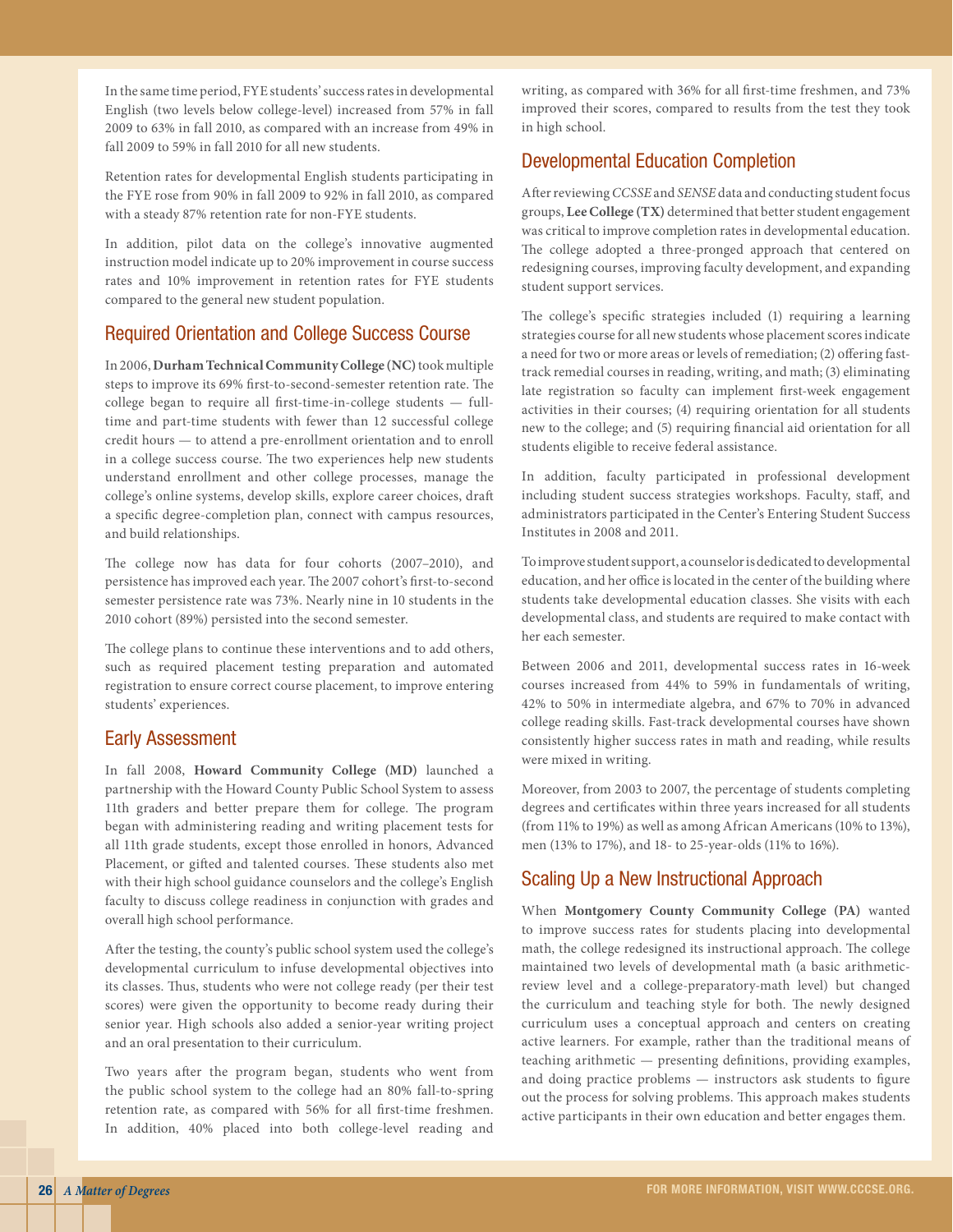In fall 2008, the college piloted the new approach in the basic arithmetic course with 19 students, and 74% completed the course with a C or better, compared with just 45% of similar students in traditional developmental math. In spring and fall 2009, the college continued with one pilot class each semester at the basic arithmetic level, and students in these pilot classes had higher success rates than their peers. In spring 2009, 63% of students in the pilot passed with a C or higher compared with 34% of students in traditional developmental math. In fall 2009, 68% of pilot students succeeded, compared with 44% of their peers.

In spring and fall 2009, instead of placing all students with an Accuplacer score of 20–74 in the basic arithmetic class, the college decided to place students who had a score of 65–74 in the newly designed college-preparatory developmental math course. The new course combined basic arithmetic review with college-preparatory developmental math. The college recorded higher success rates for students in this class than for students in traditional collegepreparatory developmental math.

Based on these promising results, MCCC trained additional faculty in the new approach and continued to make changes based on data. In spring 2010, the college enrolled half of all students placing in the basic arithmetic developmental math course in the redesigned classes.

In fall 2010, the college again expanded the scale of the developmental math program by further lowering the cut scores: All students scoring 55–74 on their math placement tests were placed in college-preparatory developmental math. Even with this lower cut score, students in the redesigned college-preparatory class had a 58% success rate (N=380), compared with a 40% success rate (N=284) for students in traditional developmental math. With these results, starting in fall 2011, all basic arithmetic classes began using the new approach, and all students scoring 55–74 on their placement tests are enrolled in the redesigned college-preparatory math course.

#### Professional Development for Adjunct Faculty

Faculty at **Sinclair Community College (OH)** created an Adjunct Faculty Certification Course, which helps adjunct instructors learn and practice effective teaching methods. Participants also can accelerate their progress from Lecturer I to Lecturer II (and to higher pay) if they demonstrate competency in five key areas.

The course gives adjunct faculty a toolbox of presentation techniques, active learning strategies, knowledge of the campus and student



support systems, and knowledge of FERPA and other policies. It also includes peer reviews of their classroom performance and mentoring from other faculty members. The course is given in five sessions: The First Day of Class, FERPA/Ethical and Legal Issues, Active Learning and Critical Thinking, Presentation Techniques, and Student Support Services.

The certification course has been positively received by department chairs and adjunct faculty alike. Since the course teaches about pedagogy, it offers crucial support to a majority of the college's instructors, and it frees up the department chairs for other duties. Adjunct faculty are requesting additional sections of the course, and the college is developing a new advanced track so professional development can continue.

It is too early to evaluate results, but the college expects that having better-prepared part-time faculty will improve student success.

#### Centralized Academic and Technical Support with Faculty Engagement

The William J. Law Jr. Learning Commons at **Tallahassee Community College (FL)** centralizes learning and technology support and provides resources for all students across the curriculum. Students taking classes from developmental studies through sophomore courses receive individual and small-group tutoring in a broad range of subject areas, technology instruction, assistance with research and information literacy, and counseling. They have access to technology, group study spaces, and a wide range of print and online resources.

Faculty engagement is key to the program's success. Many faculty members have scheduled office hours in the Learning Commons and provide professional support for students and learning specialists. Faculty and staff collaborate to help students master content, develop effective learning strategies, strengthen their technology skills, and use resources. In addition, counseling staff, learning specialists, and faculty collaborate to develop Academic Success Plans for students with academic challenges.

The Learning Commons provided a dramatic change in student support at Tallahassee. Before it opened, learning support was fragmented and accessed by a small percentage of students. In its first three years, the number of individual students served grew from 7,200 students in fall 2008 to 11,300 students in fall 2010. During that same period, the number of unique courses served increased, as did the number of logged individual visits. As important, the percentage of full-time faculty with scheduled time in the Learning Commons increased from 15% in 2008 to nearly 40% in 2010.

Students who use the Learning Commons are more successful in their courses and persist at higher rates than students who don't use it. Among students taking the college's 20 classes with the highest enrollment, students who used the resources four or more times had a 9% higher success rate in fall 2010 and a 17% higher success rate in spring 2011. Differences for developmental students were even more dramatic. The number of students successfully completing classes increased 25% in fall 2010 and 35% in spring 2011. Success is defined as passing with a C or higher.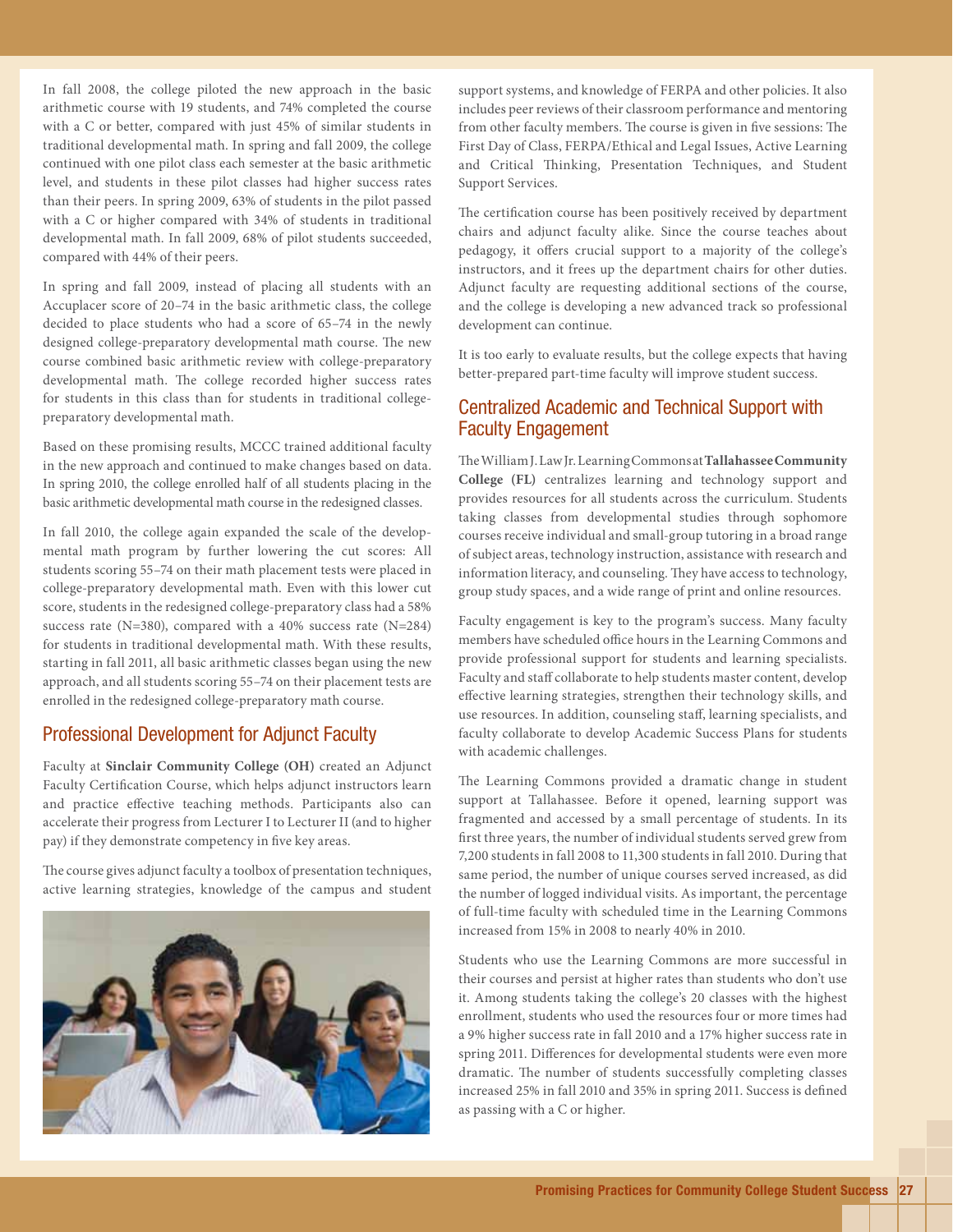Retention rates also are higher among students who regularly use the Learning Commons. In the fall 2008 cohort, fall-to-spring retention was 9% higher among students who visited the Learning Commons four or more times and 8% higher among students who had one to three visits than among students who never visited. Fall-to-fall retention for fall 2009 was 29% higher for students who used the resources four or more times, and 27% higher for those using the resources one or more times.

Graduation rates for the first-time-in-college fall 2008 cohort (N=2,415) also show a positive effect related to participating in the Learning Commons. The three-year graduation rate for students using the resources of the Learning Commons was 41%, compared to 7% for students who never used the resources.

# Centralized Academic Support

**West Kentucky Community and Technical College (KY)** replaced its tutoring center with an Academic Support Center to better meet the needs of the college's growing number of underprepared and at-risk students. The new center provides supplemental instruction and trains its tutors with consistent guidelines. Students are encouraged to study at the center, schedule appointments for tutoring, and attend sessions that address test anxiety, organizational skills, note taking, and other issues.

Since the opening of the Academic Support Center, the college has had a 10% increase in retention during a period of steady growth in its student population. The Academic Support Center is working with 1,000 of the college's nearly 4,000 credential-seeking students. In fall 2010, the college evaluated its tutoring services by comparing the performance of students tutored in the Academic Support Center with that of students in the same course sections (students who received the same classroom instruction but did not receive tutoring). The results: 60% of the students who received tutoring successfully completed their courses, compared with 54% of their peers who did not receive tutoring.

# Registration and Orientation

In fall 2009, **York Technical College (SC)** ended its practice of late registration and began requiring students to register for credit courses prior to the first class meeting. Before this change, students could register for credit courses until the last day of the first week of classes. To accommodate students who do not register on time, the college now offers some of its more popular courses in eight- and 12-week mini-courses that begin later in the semester. The college credits the new registration policy — and its fall 2010 mandate for all credit-seeking students to attend orientation — with its increased scores on all *SENSE* benchmarks.

In addition, in fall 2011, the college required all entering credit students to attend an orientation session. Then, after meeting with a college admissions counselor, students were invited to attend an orientation session specific to the department of their program of study. These sessions helped entering students understand the requirements of their programs and gave them opportunities to interact with their advisors, faculty, and fellow students.

With these strategies in place, the college scored 63 (relative to a standardized national average of 50) on the early connections *SENSE* benchmark. Students' responses to individual *SENSE* survey items support the conclusion that these practices have a positive effect on early student engagement. For example, the percentage of students who *agree* or *strongly agree* that they were assigned a specific person to see for information increased from 41% to 55%. In addition, the percentage of students who report that they never worked with other students on a project during class decreased from 27% to 17%.

# Intrusive Advising for At-Risk Students

**Zane State College (OH)** introduced intrusive advising to boost fall-to-fall retention among at-risk and underprepared students. The college chose to focus on these students because of data indicating that students who successfully complete their first year, even developmental education students, have a nearly 90% likelihood of graduating on time (within three years).

The college's intensive advising efforts, all designed to foster personal connections with students, included personal phone calls, mandatory meetings, e-mails, and Facebook postings. The ongoing interaction allowed advisors to redirect course registrations when needed and remind students of peer and professional tutoring, writing workshops, and other services. At the same time, the college introduced mandatory assessment and placement, mandatory orientation, and a mandatory first-year experience course.

These efforts have resulted in increased retention of at-risk students as well as higher completion rates for developmental education courses. For example, in 2006, first-to-second-term retention among at-risk students was 77%. In 2009, that figure rose to 82%. In addition, fallto-fall retention of those students deemed most at risk has increased by 10%–16% over the 2006 baseline, with the 2008 and 2009 cohorts persisting at rates equal to or better than their less at-risk peers. Overall, Zane State's year-to-year retention has improved by 6%.

Developmental education students showed pronounced improvements in all subject areas. In 2004, 44% of students completed their developmental English sequences in their first year, compared with 67% who did so in 2009. In the same time period, developmental math completion rates rose from 14% to 35%, and developmental reading completion rates rose from 46% to 59%.

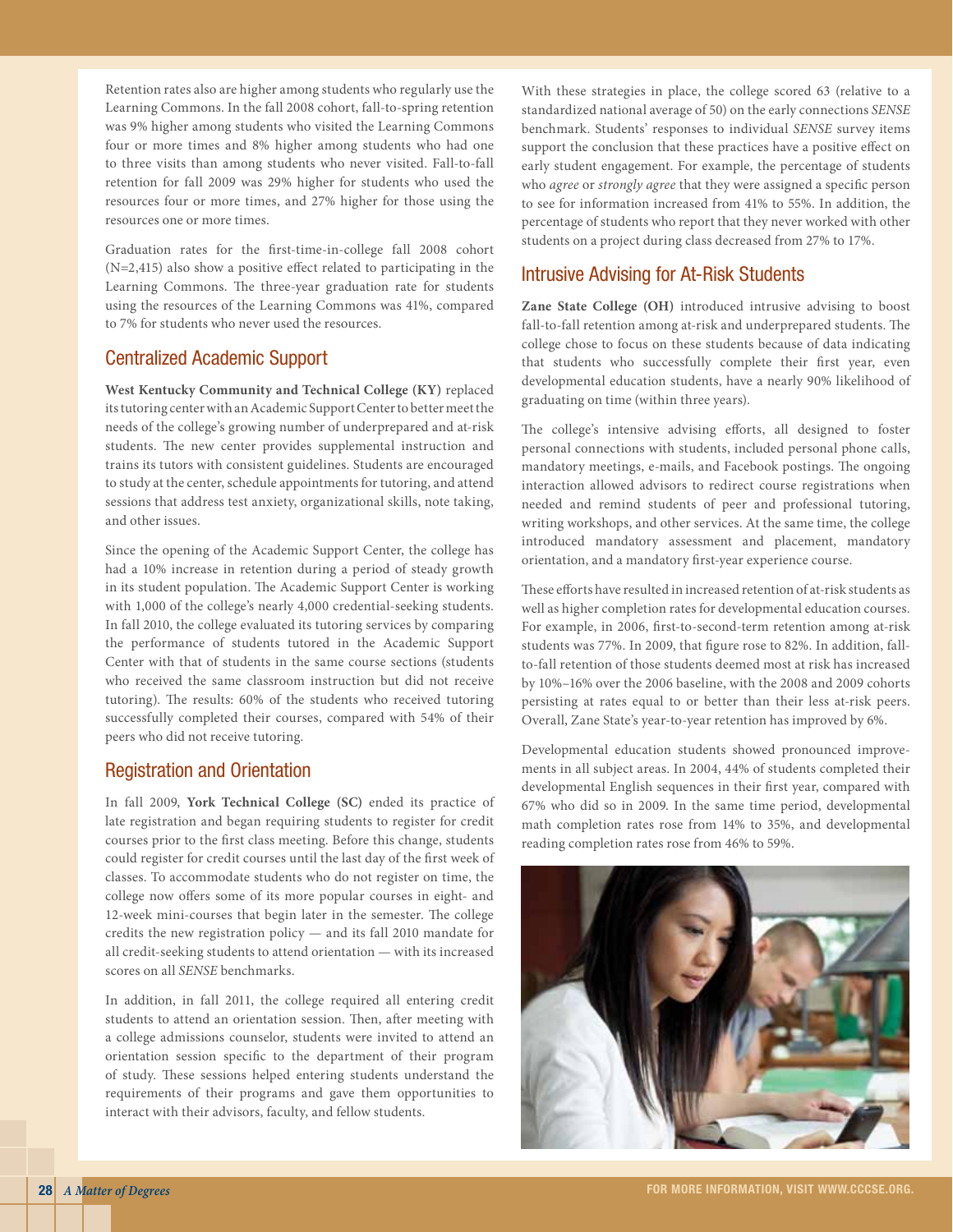# *Next Steps for the Center and Colleges*

# Next Steps for the Center

The initiative — Identifying and Promoting High-Impact Educational Practices in Community Colleges — is ongoing. CCIS will be administered again in 2012, and all community colleges are invited to participate. In addition, the special-focus items about promising practices will again be included in *CCSSE, CCFSSE,* and *SENSE* administrations. The next phase of Promising Practices data analysis will explore the relationship between student participation in the practices and (1) the *CCSSE* and *SENSE* benchmarks; (2) individual *CCSSE* and *SENSE* student engagement items; (3) selfreported student outcome measures from *CCSSE* and *SENSE*; and (4) matched student-record outcome data, such as grades, retention, course completion, and graduation. This research will be presented in a subsequent report to be published in 2013.

"All these experiences require resources that most of our institutions don't have. We need to re-channel, stop doing some of the things we are doing now that aren't working well. It is easy to say, but hard to do."

> *— George Kuh Chancellor's Professor Emeritus Indiana University, Bloomington*

# Next Steps for Colleges

Colleges have a growing body of evidence about what works, and they may have to look at things in new ways to make changes that are critical for success. There are no easy answers and no silver bullets. Real solutions only come with honest, unflinching evaluation of programs and practices — and a commitment to focus resources on efforts that are part of coherent educational pathways for students.

Using this report as a guide, colleges can evaluate their own use of promising practices. The recommendations below can guide discussions among administrators, faculty, staff, and students.

#### Look for Incongruities

Look for incongruities in the data presented in this report and determine if these (or others) apply to your college. Use that information to prompt courageous conversations about what outcomes are most important to your college — and what changes will result in them. For example:

- **Can more students test out of developmental education?** 74% of students report that they were required to take a placement test, but only 28% say they used materials provided by the college to prepare for those tests. Smaller percentages report participating in an intensive skills brush-up experience. At the same time, 44% of colleges report offering some sort of test preparation, but only 13% make test preparation mandatory.
- **Are students getting the academic support they need?** 72% of students who took a placement test report that they needed

developmental education, but 82% of students say they never participated in supplemental instruction and 76% say they never participated in tutoring. At the same time, 87% of colleges report that they offer supplemental instruction, but only 14% make it mandatory for developmental education students.

**Does academic planning set students up for success?** 42% of parttime students and 19% of full-time students work more than 30 hours per week. More than half care for dependents. But only 26% of entering students say a staff member talked with them about their commitments outside of class to help them figure out how many courses to take.

#### Evaluate Current and New Programs

- Inventory current practices. What practices does the college use? What do data reveal about their effectiveness? At what level of scale are they implemented? For what target student populations?
- Disaggregate the data and determine how effectively college programs are serving different student groups, paying close attention to underprepared students and students who are traditionally underserved.
- Choose what to care about and then how to leverage resources. If everything is a priority, then nothing of significance gets done. Given limited resources, colleges must identify the intentionally designed experiences that will have the largest possible positive impact on the largest possible number of students.
- Using evidence, identify programs that should be scaled up and programs that should be modified or discontinued. How can resources be reallocated to strategies that hold greater promise?
- Think about how multiple practices can reinforce one another. In most cases, multiple practices must work in concert to generate significant change.
- Make the most of finite opportunities to engage students. For each course, colleges and faculty typically have about three hours per week with their students. What is the best way to capitalize on that time?

# Resources for Colleges

A growing collection of resources created by the Center can help colleges in their work to continuously strengthen student engagement.

The Center works in partnership with member colleges through a combination of local, state, and national institutes; conference presentations; publications; webinars; and other online tools. Always, the goal is to help practitioners understand their data and use those data to make informed decisions about how best to redesign and improve students' educational experiences.

The Center provides a variety of resources through its website, including communication tools, accreditation tools that map Center survey items to regional accreditation standards, and focus group tools.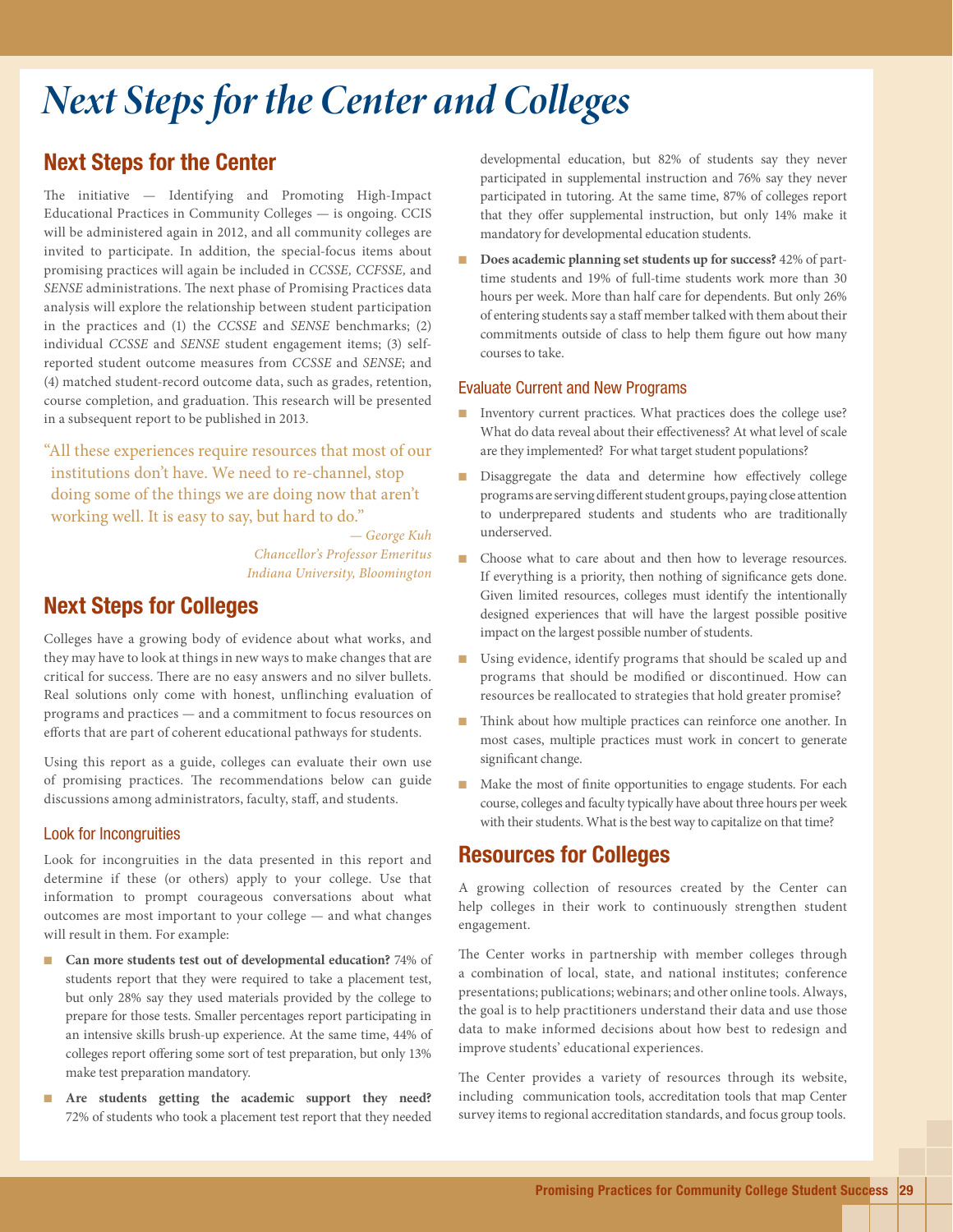# *Overview of the Respondents*

# The 2011 *CCSSE* and *CCFSSE* Cohorts

Each year, *CCSSE* is administered in the spring during class sessions at *CCSSE* member colleges. All institutions that participated in the *CCSSE* administration are invited to participate in *CCFSSE,* which is administered online. At colleges that choose to participate in *CCFSSE,* every faculty member teaching credit classes in the spring term is eligible to respond to the survey.

*CCSSE* and *CCFSSE* data analyses from the main survey use a threeyear cohort of participating colleges. Using a three-year cohort increases the number of institutions, students, and faculty in the national data set; optimizes representation of institutions by size and location; and therefore, increases the stability of the overall results. The 2011 *CCSSE* Cohort and the 2011 *CCFSSE* Cohort include all colleges that participated in *CCSSE* and *CCFSSE* from 2009 through 2011.

- Nearly 444,000 students from 699 institutions in 48 states and the District of Columbia, five Canadian provinces (Alberta, British Columbia, Nova Scotia, Ontario, and Quebec), Bermuda, and the Northern Marianas are included in the 2011 *CCSSE* Cohort.
- 2011 *CCSSE* Cohort member colleges in the United States enroll a total of 5,109,690 credit students — approximately 67% of the total credit-student population in the nation's community colleges.
- Of the 699 participating colleges, 313 (45%) are classified as small (up to 4,499 students), 185 (26%) as medium (4,500–7,999 students), 125 (18%) as large (8,000–14,999 students), and 76 (11%) as extra large (15,000 or more students). Nationally, 48% of community colleges are small, 23% are medium, 18% are large, and 12% are extra large.
- According to the Carnegie Classifications,<sup>14</sup> the 2011 *CCSSE* Cohort includes 149 (21%) urban-serving colleges, 149 (21%) suburbanserving colleges, and 401 (57%) rural-serving colleges. Fall 2009 data indicate that among all U.S. community colleges, 18% are urban, 20% are suburban, and 62% are rural.
- 2011 *CCSSE* Cohort respondents generally reflect the underlying student population of the participating colleges in terms of gender and race/ethnicity. Part-time students, however, were underrepresented in the *CCSSE* sample because classes are sampled rather than individual students. (About 27% of *CCSSE* respondents are enrolled part-time, and 73% are enrolled full-time. IPEDS reports the national figures as 59% part-time and 41% full-time.) To address this sampling bias, *CCSSE* results are weighted by part-time and full-time status to reflect the institutions' actual proportions of part-time and full-time students.
- 2011 *CCSSE* Cohort respondents are 57% female and 43% male. These figures mirror the full population of *CCSSE* Cohort community college students.
- 2011 *CCSSE* Cohort respondents range in age from 18 to 65 and older.
- *CCFSSE* respondents generally mirror the national two-year college faculty population. The notable exception is employment status: Nationally, 33% of two-year college faculty members are employed full-time, and 51% of 2011 *CCFSSE* Cohort respondents indicated they are employed full-time.15
- The special-focus items on promising practices were administered in 2011 only. Data on those items come from 2011 *CCSSE* or 2011 *CCFSSE* respondents.

# The 2010 *SENSE* Cohort

In this report, *SENSE* data include only entering students — students who indicate that it is their first time at their college. The 2010 *SENSE* Cohort includes all colleges that particpated in *SENSE* in 2009 and 2010.

- The 2010 *SENSE* Cohort includes approximately 75,000 entering students from 172 institutions in 35 states plus the District of Columbia and the Northern Marianas. *SENSE* colleges in the United States represent a total enrollment of 1,357,713 students.
- The survey was administered in classes randomly selected from the population of all first college-level English, first college-level math, and developmental education courses (excluding ESL courses). These are the courses most likely to enroll entering students.
- In *SENSE* sampling procedures, students are sampled at the classroom level. As a result, full-time students, who by definition are enrolled in more classes than part-time students, are more likely to be sampled. To adjust for this sampling bias, *SENSE* results are weighted based on the most recent publicly available IPEDS data.
- The special-focus module on promising practices was administered in 2011 only. Data on those items come from 2011 *SENSE* respondents.

With respect to race/ethnicity, 2011 *CCSSE* Cohort respondents, 2010 *SENSE* Cohort respondents, and the national community college population may be compared as follows:

| Race/ethnicity            | <b>CCSSE</b><br>respondents | <b>SENSE</b><br>respondents | <b>National</b><br>percentages |
|---------------------------|-----------------------------|-----------------------------|--------------------------------|
| White                     | 62%                         | 54%                         | 54%                            |
| Latino/Hispanic           | 12%                         | 18%                         | 16%                            |
| <b>Black</b>              | 11%                         | 15%                         | 14%                            |
| Asian or Pacific Islander | 4%                          | 3%                          | 6%                             |
| Native American           | 2%                          | 2%                          | $1\%$                          |
| Other                     | 4%                          | 4%                          | 10%                            |

*Sources: 2011 CCSSE Cohort data; 2010 SENSE Cohort data; IPEDS, fall 2009.*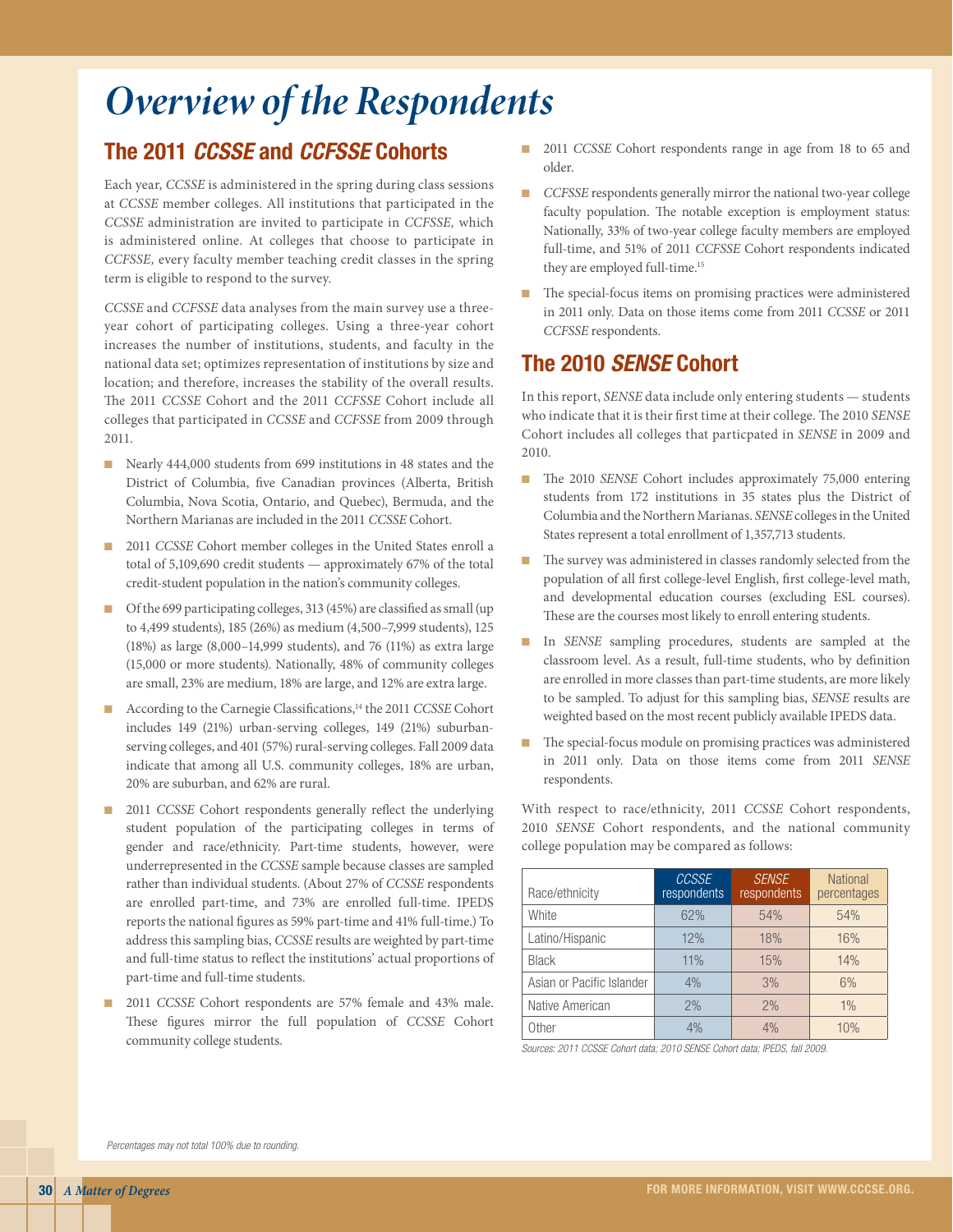# 2011 CCIS Respondents

There were, in total, 336 colleges that responded to the CCIS in its first administration. These colleges are located in 45 states, plus the District of Columbia, three Canadian provinces, and the Bahamas. The U.S. colleges come from all six accreditation regions, with a slight overrepresentation of colleges accredited by the Southern Association of Colleges and Schools and the New England Association of Schools and Colleges.

The CCIS colleges serve urban, suburban, and rural settings in the same proportions as all other community colleges nationally, though the colleges that responded tended to be large in their enrollment sizes. CCIS respondents are similar to other community colleges in terms of the proportion of colleges participating in Achieving the Dream and Completion by Design initiatives.

When looking at the enrollments in CCIS colleges by demographic characteristics (full-time versus part-time, gender, race, and age groups), the proportions of these groups in the student body were not statistically different from other colleges nationwide. There was a lower proportion of some race/ethnicity groups, and student populations at CCIS-responding colleges tended to be slightly younger than students among the remaining community colleges in the United States.

In short, this means that CCIS colleges are on average larger, slightly less diverse in limited aspects, and have a slightly younger student body than their peers nationally. These 336 colleges collectively enroll roughly 2.5 million students.



# *Endnotes*

- 1 Weissman, J., Bulakowski, C., & Jumisko, M.K. (1997). Using research to evaluate developmental education programs and policies. In J. M. Ignash (ed.), *Implementing effective policies for remedial and developmental education: New directions for community colleges,* 100, 73–80. San Francisco: Jossey-Bass.
- 2 Boylan, H., & Saxon, D. (2002). *What works in remediation: Lessons from 30 years of research.*  Prepared for the League for Innovation in the Community College. Retrieved from http:// inpathways.net/Boylan--What%20Works.pdf
- 3 Ford, G.G., Stahl, K.J., Walker, M.E., & Ford, A.M. (June 2008). Better late than never? The relation of registration data to class performance. *College Student Journal, 42*(2), 402–407. Freer-Weiss, D. (2004). Community college freshmen: Last in, first out? *Journal of College Student Retention Research Theory and Practice, 6*(2), 137–154.
- 4 Bettinger, E.P., & Long, B.T. (2008). *Addressing the needs of under-prepared students in higher education: Does college remediation work?* Retrieved from http://gseacademic.harvard. edu/~longbr/Bettinger\_Long - Addressing\_needs\_of\_under-prepared\_students\_(4-08).pdf
- 5 Scott, P.A., & Conrad, C.F. (1991). A critique of intensive courses and an agenda for research. *Higher Education: Handbook of Theory and Research, 8,* 411–159. ERIC Digest 337087 & Wlodkowski, R.J. (2003, Spring). Accelerated learning in colleges and universities. *New Directions for Adult and Continuing Education, 97,* 5–15.
- 6 Brownell, J.E., & Swaner, L.E. (2010). *Five high-impact practices: Research on learning outcomes, completion, and quality.* Washington, DC: Association of American Colleges and **Universities**
- 7 Moore, C., & Shulock, N. (2009). *Student progress toward degree completion: Lessons from the research literature.* Retrieved from http://www.csus.edu/ihelp/PDFs/R\_Student\_Progress\_ Toward\_Degree\_Completion.pdf
- 8 Moore, C., & Shulock, N. (2009). *Student progress toward degree completion: Lessons from the research literature.* Retrieved from http://www.csus.edu/ihelp/PDFs/R\_Student\_Progress\_ Toward\_Degree\_Completion.pdf
- 9 Bourdon, C., & Carducci, R. (2002). *What works in the community colleges: A synthesis of literature on best practices.* Los Angeles, CA: UCLA Graduate School of Education. (ERIC Document Reproduction Service No. ED471397).
- 10 Crede, M., Roch, S.G., & Kieszczynka, U.M. (2010, June). Class attendance in college: A metaanalytic review of the relationship of class attendance with grades and student characteristics. *Review of Educational Research, 80*(2), 272–295.
- 11 Bourdon, C., & Carducci, R. (2002). *What works in the community colleges: A synthesis of literature on best practices.* Los Angeles, CA: UCLA Graduate School of Education. (ERIC Document Reproduction Service No. ED471397).
- 12 Boylan, H., Bliss, L., & Bonham, B. (1997). Program components and their relationship to student success. *Journal of Developmental Education, 20*(3), 2–4, 6, 8.
- 13 Pascarella, E.T., & Terenzini, P.T. (2005). *How college affects students: A third decade of research (Vol.2).* San Francisco, CA: Jossey-Bass.
- 14 *CCSSE* uses the Carnegie Classifications (from the Carnegie Foundation for the Advancement of Teaching) to identify colleges as urban serving, suburban serving, and rural serving.
- 15 2004 National Study of Postsecondary Faculty.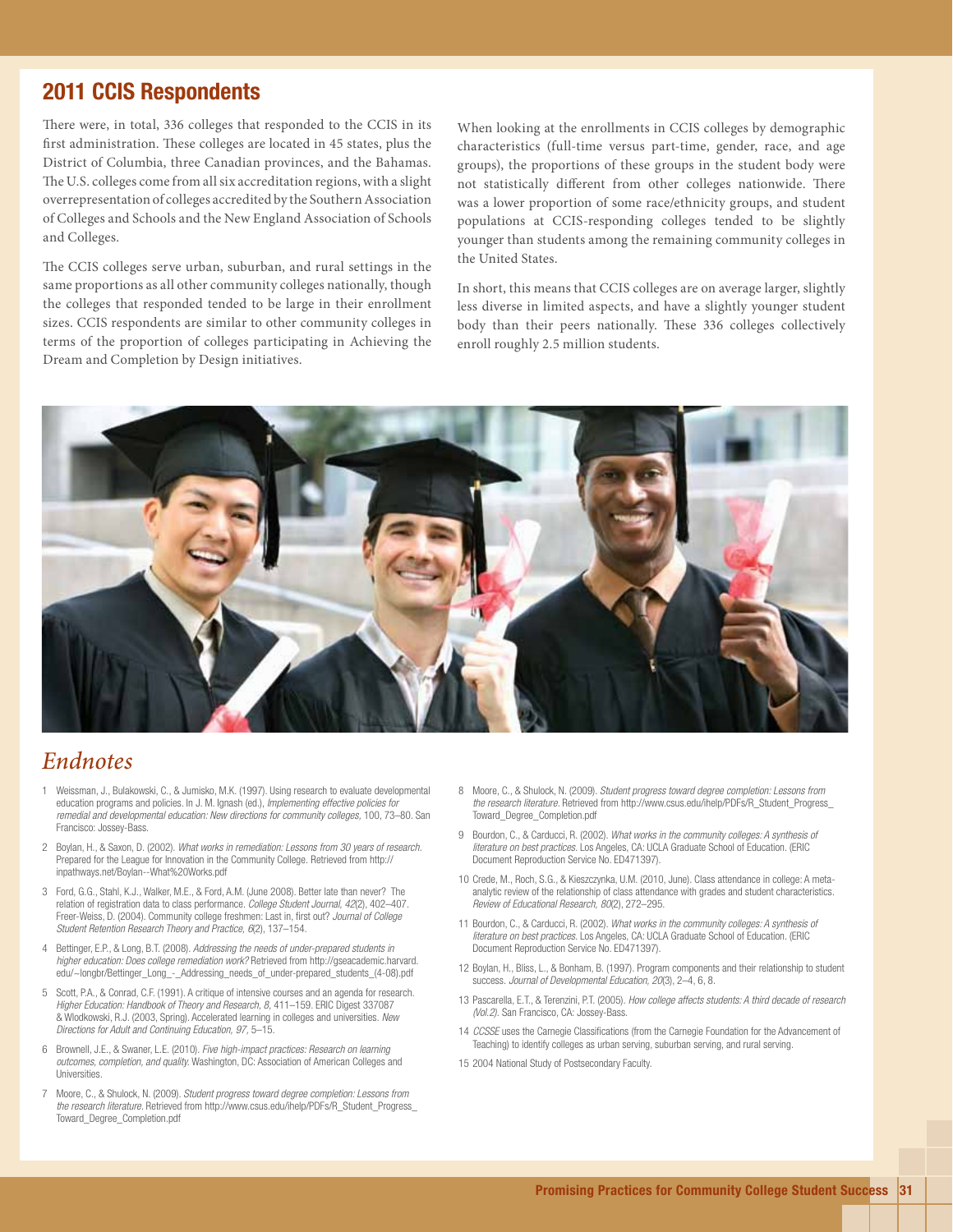# Center National Advisory Board

**Peter Ewell, Chair** *Vice President* National Center for Higher Education Management Systems (NCHEMS)

**Walter Bumphus** *President and CEO* American Association of Community Colleges (AACC)

**Bernadine Chuck Fong** *Senior Partner*  The Carnegie Foundation for the Advancement of Teaching

**Rosemary Gillett-Karam** *Director and Associate Professor* Morgan State University

**Alex Johnson** *President* Community College of Allegheny County (PA)

**Christine Johnson** *Chancellor/CEO* Community Colleges of Spokane (WA)

**William Law** *President* St. Petersburg College (FL)

**Larry Litecky** *Interim Vice Chancellor for Academic and Student Affairs* Minnesota State Colleges and Universities

**Byron N. McClenney** *Program Director, Achieving the Dream* The University of Texas at Austin

**Alexander McCormick** *Director, National Survey of Student Engagement* Indiana University

**John Nixon** *Associate Vice President* Accrediting Commission for Community and Junior Colleges of the Western Association of Schools and Colleges

**Daniel Phelan** *President* Jackson Community College (MI)

**Cam Preus** *Commissioner* Department of Community Colleges and Workforce Development (OR)

**John E. Roueche** *Director, Community College Leadership Program* The University of Texas at Austin

**Mary Spangler** *Chancellor* Houston Community College System (TX)

**Gerardo de los Santos** *President and CEO* League for Innovation in the Community College

**Vincent Tinto** *Distinguished Professor* Syracuse University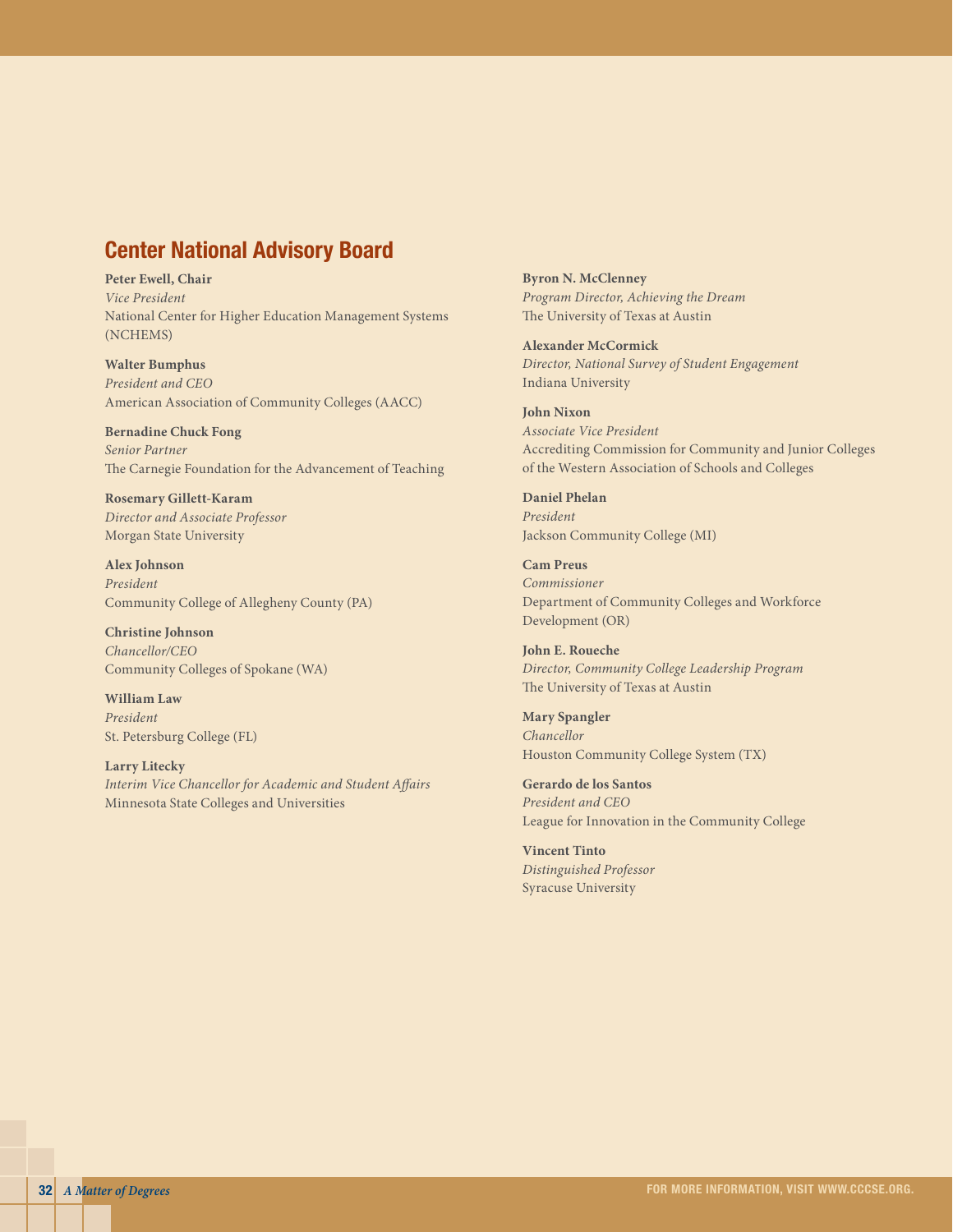# Center Staff

**Kay McClenney** *Director*

**Jeff Crumpley** *Associate Director, Operations*

**Angela Oriano-Darnall** *Associate Director, College Relations*

**Courtney Adkins** *Survey Operations Coordinato*r

**Arleen Arnsparger** *Project Manager, Initiative on Student Success*

**Amina Benchouia** *College Relations Specialist*

**E. Michael Bohlig** *Senior Research Associate*

**Colleen Bullock** *Research Associate*

**Karla Cantu** *Research Assistant*

**Chris Cosart** *Web Database Administrator* 

**Meagan Cusack** *College Liaison*

**Adrienne Dellinger** *College Liaison*

**Zach Garcia** *Administrative Associate*

**Janelle Guillory** *Research Associate*

**Deryl Hatch** *Research Assistant*

**Carlos Hernandez** *Software Developer*

**Cat Jones** *Research Assistant*

**April Juarez** *Program Coordinator, Student Success BY THE NUMBERS* 

**JiYoon Kim** *Research Assistant*

**Christine McLean** *Senior Associate* 

**Norvell Northcutt** *Research Associate*

**Chris Orozco** *Administrative Assistant* **Shanna Pharis** *Webmaster*

**Marlana Rodgers** *Administrative Associate*

**Judy Row** *Administrative Manager*

**Brandy Shaw** *Administrative Associate, Student Success BY THE NUMBERS* 

**Evelyn Waiwaiole** *Project Manager, High-Impact Practices Initiative*

**John Weafer** *Business Manager*

# *CCSSE* and *SENSE* Member Colleges

For lists of *CCSSE* and *SENSE* member colleges, visit www.cccse.org.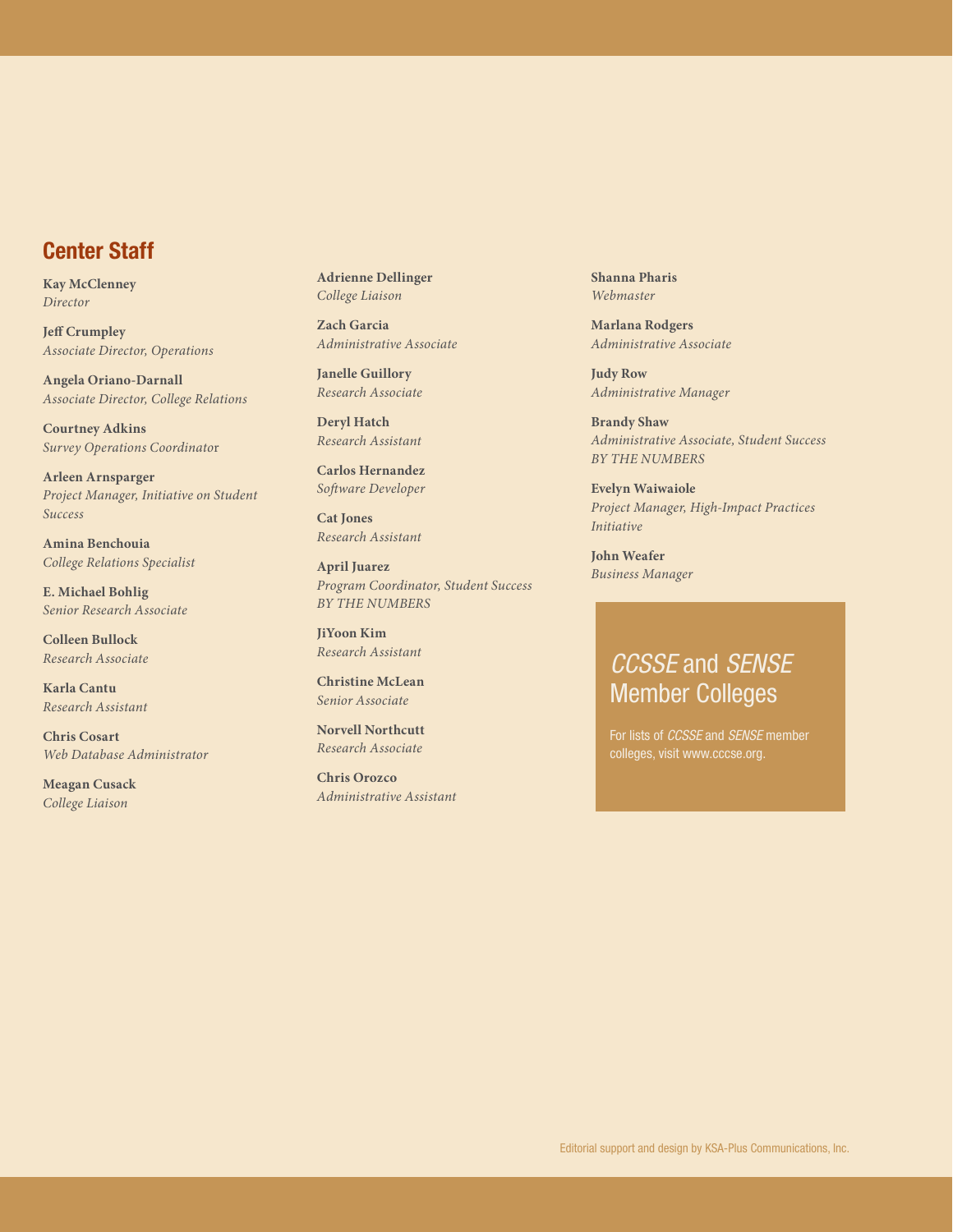

# Center for Community College Student Engagement

Community College Leadership Program

College of Education The University of Texas at Austin 3316 Grandview Street Austin, TX 78705

T: 512.471.6807 F: 512.471.4209

info@cccse.org www.cccse.org